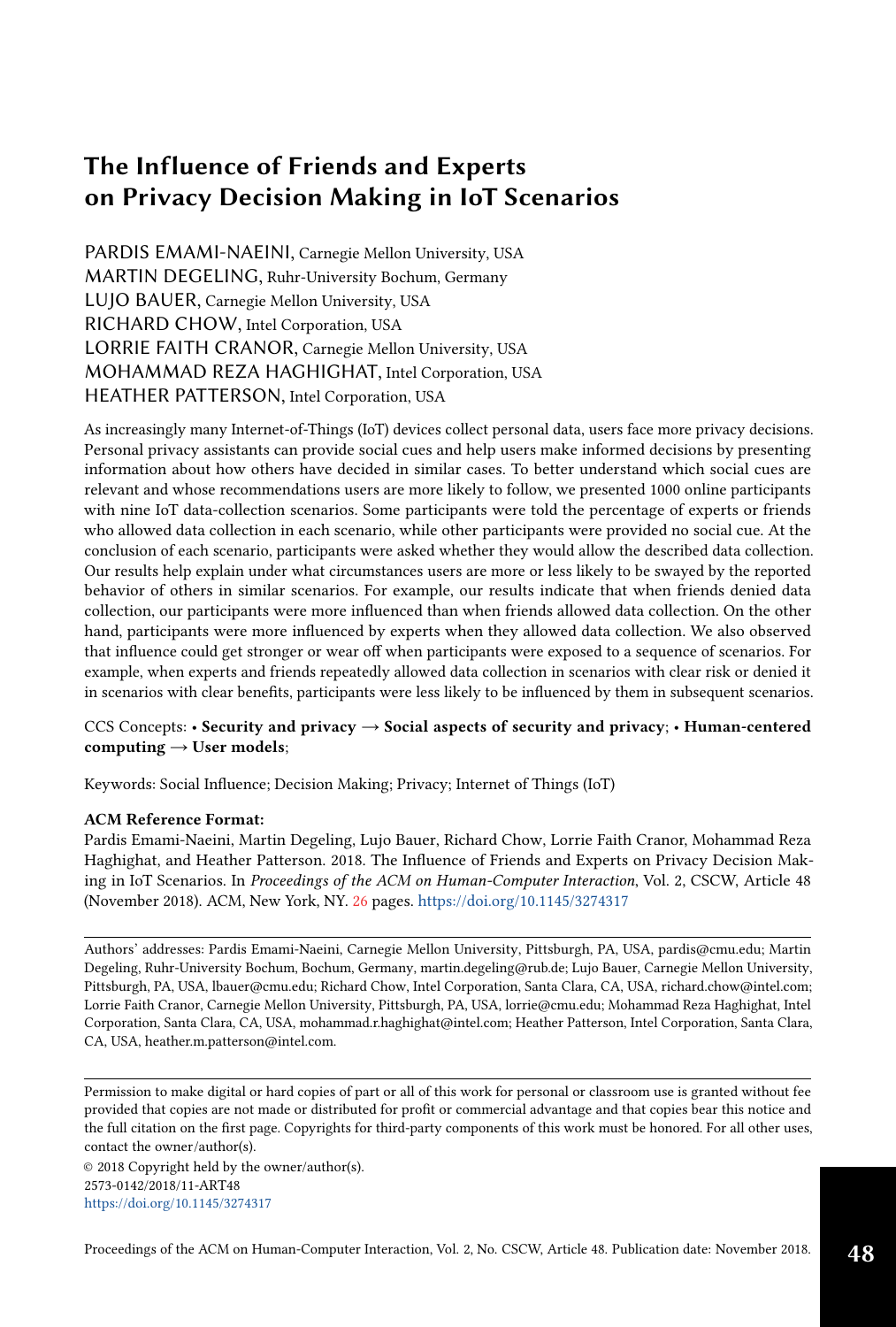#### 1 INTRODUCTION

The interconnection of a myriad of smart devices and their pervasive ability to collect, store, and transfer information about people's private lives give rise to significant privacy concerns [\[90\]](#page-22-0). Because of the scope of data collection and its potential consequences, people find specifying their privacy preferences and making privacy decisions regarding IoT devices to be overwhelming [\[86\]](#page-22-1). People are also hindered in making informed privacy-related decisions due to the difficulty of obtaining information about the data collection [\[70\]](#page-21-0). These challenges become more burdensome as the number of IoT-related privacy decisions increases [\[22\]](#page-19-0). In fact, every smart light bulb, thermostat, camera, or any other sensor that people encounter may require a decision about whether to allow collection of user data. Although IoT data collection can pose a privacy risk, it may also provide users with benefits. However, the best decision is not always evident in the midst of these trade-offs. For instance, people may not be comfortable with law enforcement using video from security cameras to learn their whereabouts in a building, yet the perceived benefit of maintaining building security can outweigh their privacy concerns. There are numerous examples of this type that shed light on why privacy decisions in IoT settings can be very challenging, and distinct from those in other domains.

From birth on, people learn that others' opinions and judgments are frequently a reliable source of evidence about reality [\[25\]](#page-19-1). In many social and biological systems, individuals rely on other members' perceptions and observations to make decisions or adapt their behaviors accordingly [\[12,](#page-19-2) [15,](#page-19-3) [20,](#page-19-4) [74\]](#page-21-1). As defined by Latané, such influence is the result of "the real, implied, or imagined presence or actions of other individuals" [\[53\]](#page-20-0). Social influence has been demonstrated to have a strong impact on people's decision making in many domains [\[17\]](#page-19-5) as people look at others' behaviors and opinions to inform and improve their own judgments [\[3,](#page-18-0) [30\]](#page-19-6).

Research demonstrates that social cues also have an effect on users' information-sharing behaviors on social-networking sites (SNSs). Spotwood and Hancock found that SNS users' privacy-related behaviors and decisions are influenced by explicit social cues. For example, when users are made aware that most users select a privacy-protective setting, they are more likely to choose a more private setting themselves [\[83\]](#page-21-2).

To mitigate the challenge of privacy-related decision making in IoT settings, we sought to understand the manifestation of social influence in IoT scenarios. Researchers have shown that reliance on social influence increases as the uncertainty in individuals' judgments and decisions rises [\[85\]](#page-21-3). Such uncertainty is especially prevalent in privacy decision making in the IoT world, where data collection introduces inevitable trade-offs between risks and benefits. We envision that personal privacy assistants built into IoT devices, such as smartphones and smartwatches, will help manage these decisions [\[16,](#page-19-7) [22\]](#page-19-0). Social cues provided by these assistants may help users make faster, more informed decisions by presenting information about how others have decided in similar cases.

Social influence can be categorized as either direct or indirect. Direct social influence is based on persuasion, whereas indirect social influence is a subtler psychological process, which occurs as a result of knowing aggregate information about others' actions [\[69\]](#page-21-4).

In this paper, we investigate the effects of indirect social influence on user decisions about whether to allow data collection by IoT devices. In our large-scale online study, we exposed Mechanical Turk (MTurk) participants to various hypothetical data-collection scenarios and asked whether they would allow or disallow data collection in each scenario. Participants were randomly assigned to one of five conditions, which varied in the source and type of social influence. In four of these conditions, participants were told what percentage of their friends or of privacy experts had assented to the data collection. For each source of influence (friends and privacy experts), we further varied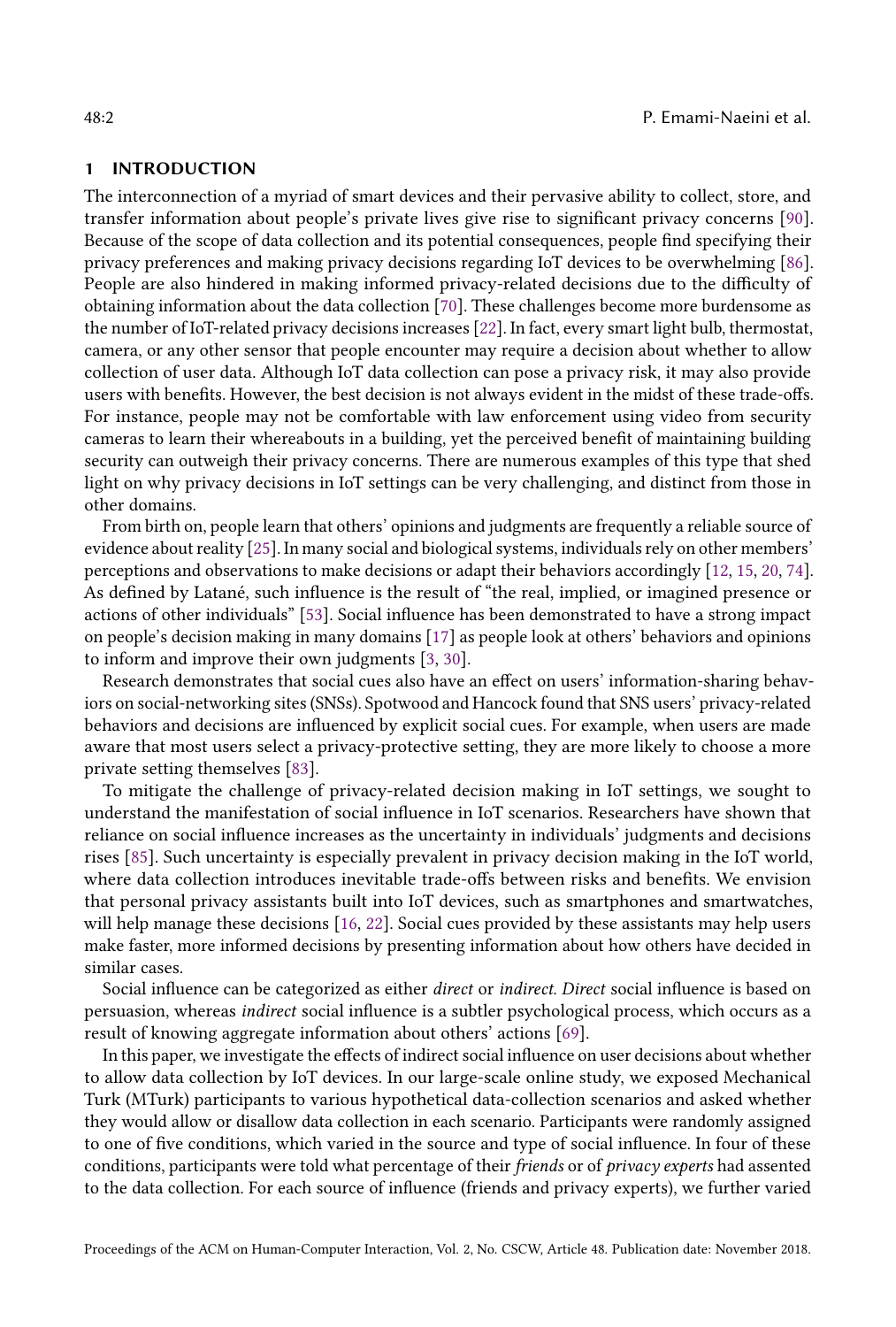the type of the influence to be consistent or inconsistent with the decisions made in that scenario by unprimed participants in a 500-person pre-study. For example, an inconsistent experts scenario would include a statement that 85% of privacy experts allowed data collection, whereas the majority of our pre-study participants who were exposed to the scenario without social influence had chosen to deny data collection. In the control condition, participants were not exposed to any social influence.

Our study design enabled us to understand the impact of indirect social influence on privacy decision making. We found that in general, displaying aggregate information about the behaviors of friends and privacy experts' sways participants' privacy-related decisions. Moreover, we found that social cues help participants make decisions significantly faster.

To better understand the variables that predict people's response to social cues when making privacy-related decisions, we studied factors emerging from the literature such as expertise [\[36,](#page-20-1) [42,](#page-20-2) [72\]](#page-21-5), level of consensus [\[67\]](#page-21-6), opinion difference [\[72\]](#page-21-5), and task difficulty [\[7,](#page-18-1) [19,](#page-19-8) [25\]](#page-19-1).

We found that participants are influenced by both privacy experts and their friends, but in different ways. When friends denied data collection, our participants were more influenced than when friends allowed data collection. On the other hand, and perhaps surprisingly, participants were influenced by privacy experts more when they allowed data collection.

We also observed that the influence of social cues could wear off or get stronger, depending on whether the cues were consistent or inconsistent with pre-study participants' opinions for several scenarios in a row. For example, 40% of participants who were shown a single inconsistent social cue would follow that cue; but only 32% of participants who had previously been exposed to one inconsistent social cue, and 29% of those who had seen two inconsistent social cues, would follow the subsequent (again inconsistent) cue. On the other hand, if the social influence is consistent over several scenarios, then participants are more likely to be affected by it in future scenarios.

In addition, the majority of our participants specified that technology expertise was the quality that would influence them the most when making privacy-related decisions (77% of participants), whereas the least selected influential quality was having a friendship history (19% of participants). This suggests that participants' decisions would be affected significantly more by advice from individuals who are known to have more expertise than by naive cues from people with whom they have a friendship history.

The rest of this paper is organized as follows. In Section [2,](#page-2-0) we discuss related work on social influence and on privacy preferences and decision making. In Section [3,](#page-4-0) we describe our methodology. In Section [4,](#page-8-0) we present the outcomes of our data analysis and the resulting model. In Section [5,](#page-14-0) we interpret our results. In Section [6,](#page-17-0) we discuss the limitations of our study methodology and some potential approaches to mitigate these limitations. Finally, we conclude the paper in Section [7.](#page-18-2)

#### <span id="page-2-0"></span>2 RELATED WORK

Researchers have studied the power of social influence on individual opinions since the early 20th century. Jenness first studied conformity in 1932 and ran an experiment to understand how human estimation changes based on the influence of the majority; he observed that almost all the participants changed their opinions to be close to the group estimate [\[41\]](#page-20-3). In Sherif's well-known Autokinetic Effect experiment, when participants were unsure about the light's movement, they relied on information from others to form their own opinion [\[81\]](#page-21-7). In another classic psychology experiment, Asch studied the extent to which majority opinion could affect individual decisions and judgments. In his famous conformity experiment, he asked participants in a group setting to perform a judgment task, in which they had to guess the closest line to the target line. He found that an individual would conform to the majority's opinion even when the correct answer was obvious.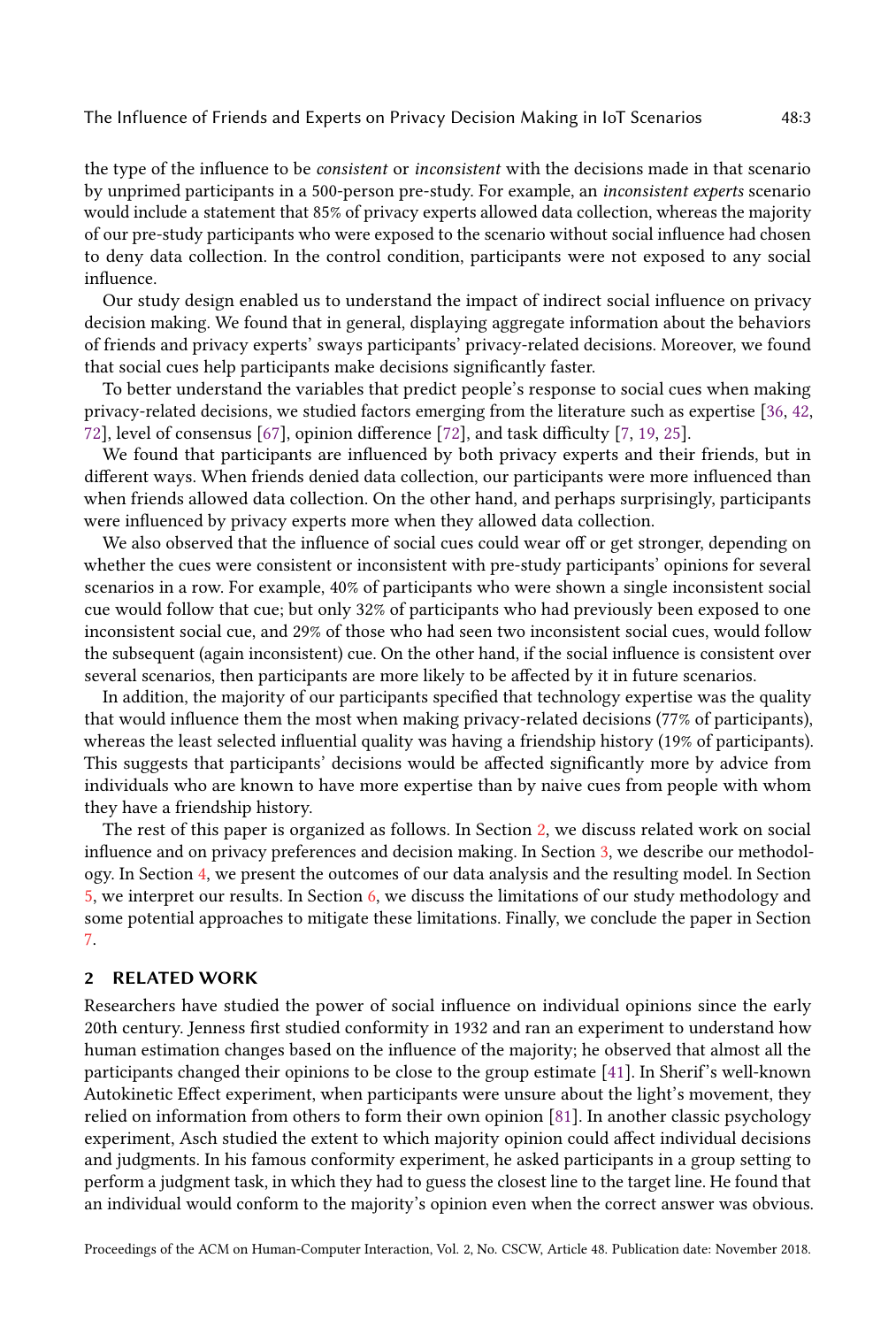He showed that social influence can make people question their decision when it is different from the majority or simply exhibit public conformity to avoid contradicting group norms [\[4\]](#page-18-3).

Kelman identified three different types of conformity: compliance, internalization, and identification [\[45\]](#page-20-4). Compliance, is conformance to meet a specific requirement or to avoid a specific punishment. In contrast, internalization occurs when individuals conform to something they believe in and consider a useful solution to their problem. Participants in Sherif's conformity experiment mostly fell into this category. Identification, applies to individuals who conform to fulfill their desire for a relationship with another person or group.

Deutsch and Gerard distinguish normative social influence and informational social influence [\[25\]](#page-19-1). Normative social influence occurs mostly when individuals want to fit in with a group, a famous example of which is Asch's aforementioned line experiment. Informational social influence, occurs when people seek information and guidance. For example, in Sherif's Autokinetic experiment, when participants were unsure about the correct answer, they observed other members of the group to inform their own decisions. Informational influence serves as a "cognitive repair" that lessens the harm of depending too much on one's own judgments [\[37\]](#page-20-5).

We studied the impact of *indirect informational social influence* in the context of privacy-related decision making and identified factors that can predict individual responses to social influence. We presented our participants with vignettes that described IoT data collection scenarios. The vignette methodology, which is a technique to elicit opinions and attitudes of individuals by analyzing their responses to different scenarios [\[8\]](#page-18-4), is particularly useful for determining significant factors and explaining the extent of their impact [\[1\]](#page-18-5).

The factors that we studied were identified in the psychology literature as relevant for understanding the impact of social influence on decision making, but had not previously been examined in the context of IoT privacy. We tested the significance of three factors by varying them in the vignettes: expertise [\[36,](#page-20-1) [42\]](#page-20-2), consensus level [\[67\]](#page-21-6), and opinion difference [\[72\]](#page-21-5).

The literature shows that people heed advice from experts more than advice from less informed individuals. In our study, we tested the impact of expertise by presenting participants with social cues from either privacy experts or friends. In addition, research shows that the level of consensus influences an individual's decision making. For instance, Martin et al. found that people were more influenced when presented with a stronger consensus than when presented with a weaker consensus [\[67\]](#page-21-6). In another experiment, Mackie tested the impact of 64% versus 82% of consensus level on decision making [\[64\]](#page-21-8). Inspired by these experiments, we tested the impact of two levels of consensus (85% vs. 65%) on participants making privacy-related decisions regarding IoT data collections.

We studied how close the participants' initial opinions were to influencers' opinions when making privacy-related decisions. Meshi et al. used the term opinion difference to describe this factor. With their fMRI experiment, they found that advice utilization will increase as the opinion difference becomes smaller [\[72\]](#page-21-5).

Past research focused on segmenting users based on their privacy preferences has led to heavilycited differences between privacy fundamentalists or highly concerned, pragmatists or moderates, and marginally concerned or minimalists [\[49\]](#page-20-6). However, the narrative that consumers make rational decisions on privacy matters has been challenged [\[27\]](#page-19-9). Current approaches to classify users based on their privacy concerns have, therefore, concentrated on finding other indicators for privacy behavior such as knowledge or motivation [\[28\]](#page-19-10), or simply on using previous choices to generate recommendations for future decisions [\[47,](#page-20-7) [60\]](#page-21-9).

Where the appropriateness of information sharing is related to factors of its social and technological context, other researcher, who are inspired by the concept of privacy as contextual integrity [\[76\]](#page-21-10), have studied the factors that influence privacy decisions specifically for IoT. For instance, Lee and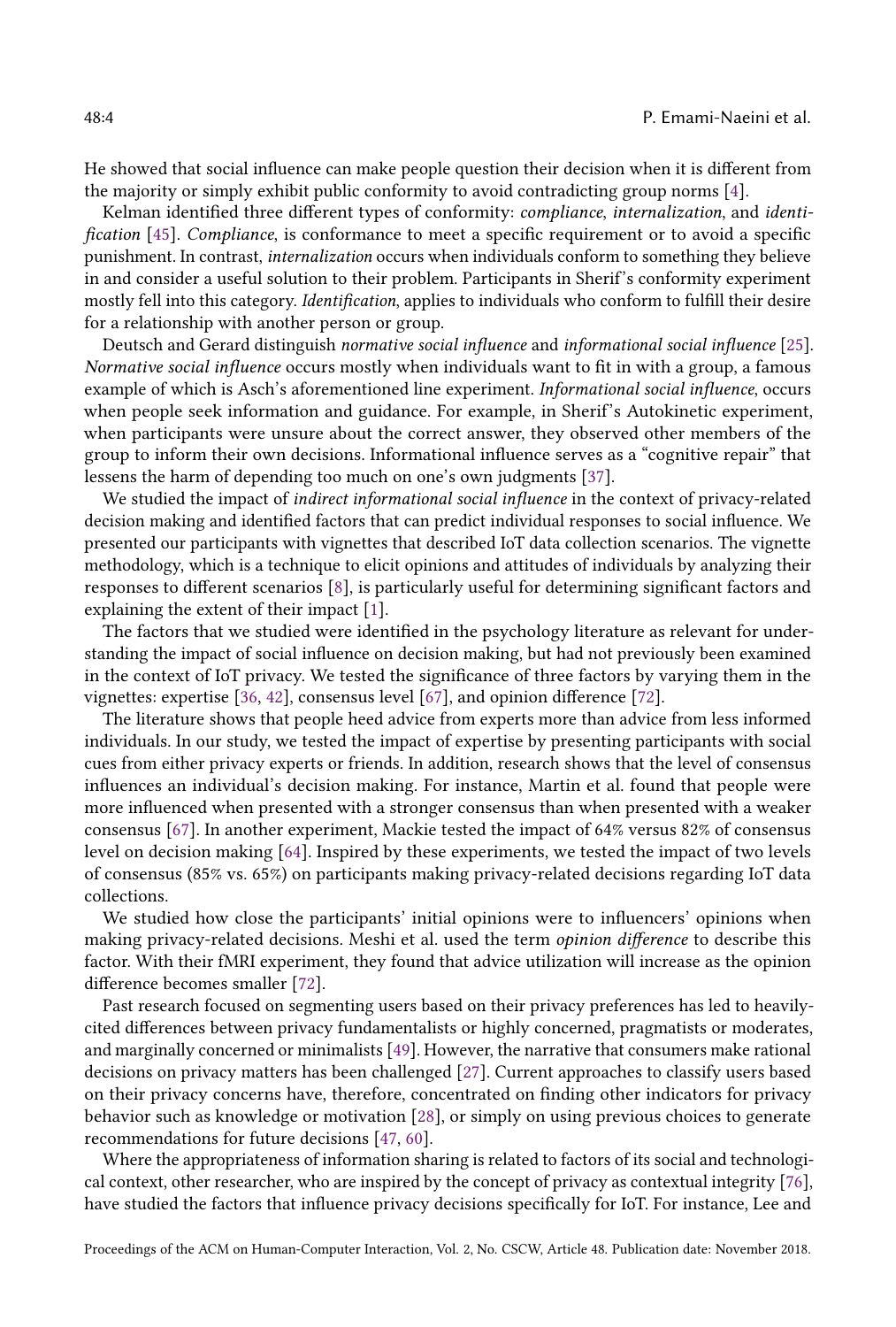Kobsa [\[56\]](#page-20-8) and Emami-Naeini et al. [\[29\]](#page-19-11) examined the influence on privacy decisions of factors such as who is collecting the data, where the data is collected, what kind of data is being collected, the reason for collection, and the persistence of data. In addition, Lee et al. [\[58\]](#page-20-9) investigated the what and who factors for wearable devices. More generally, Chow [\[16\]](#page-19-7) describes how these factors might be communicated and understood with a conceptual "privacy stack."

Morton and Sasse [\[73\]](#page-21-11) classified the information-seeking behavior of participants who try to decide whether or not they want to use a service. They found that only 15% of their 58 participants are "crowd followers" who are heavily influenced by "environmental cues" such as the advice of others or media reports when making privacy-relevant decisions. They identified four other groups — information controllers, security concerned, benefit seekers, and those looking for organizational assurance — that all have different demands and interests when making privacy decisions.

Mendel and Toch [\[71\]](#page-21-12) studied the phenomenon of social influence on privacy behavior in online social networks. We confirm some of their results in the IoT privacy setting. For instance, user's susceptibility to privacy influence depends on his or her privacy knowledge and self-efficacy.

Several other projects have investigated the impact of social influence in privacy or security settings. Patil et al. [\[78\]](#page-21-13) studied how the preferences of an individual's social circle affects the privacy settings that are selected when using an instant messaging application. They found that this additional information provided useful guidance, but this influence was secondary to the privacysensitivity of the setting itself. Besmer et al. [\[11\]](#page-19-12) studied access control settings for third-party social network applications, measuring the influence of information about the percentage of other users who shared information with such applications. They found that this information could impact user decisions, but only if the cues were sufficiently strong. Balestra et al. [\[5\]](#page-18-6) studied the impact of exposure to social annotations on privacy consent for a genomics application. These annotations had the general effect of making users feel more informed, but also less confident in their understanding of the application and less trusting in the institution soliciting the consent. Das et al. [\[23\]](#page-19-13) studied how social influence affects Facebook security settings. They found that many friends adopting a particular feature would influence users towards adoption. Conversely, few friends adopting a feature may bias users away from adoption, which is viewed as not ideal for security features where the goal is to encourage adoption as much as possible.

Social influence has also been examined outside of privacy and security contexts. For example, collaborative filtering systems for product recommendations [\[48\]](#page-20-10) and reputation management systems, such as the ones used by eBay [\[79\]](#page-21-14), are examples of social influence in decision making.

Finally, our work has been inspired by systems such as the Privacy Assistant [\[22\]](#page-19-0) and pawS [\[51\]](#page-20-11). In these systems, each user has a software agent that helps them understand and interact with their environment for privacy decisions. Building such systems requires a detailed understanding of the factors that influence users, consciously or unconsciously, when making privacy decisions, so that the software agent can highlight these factors for the user or automatically make decisions on the user's behalf.

#### <span id="page-4-0"></span>3 METHODOLOGY

We conducted a mixed-design online study with 1000 Mechanical Turk (MTurk) participants from the United States in order to understand the impact of social influence on privacy-related decision making regarding IoT devices and identify the factors affecting this influence. In this section, we first discuss the design of the study and then describe the approaches we used to analyze our data.

#### 3.1 Study Design

We conducted our study on Mechanical Turk so that we could recruit a large number of diverse participants quickly and economically. By recruiting 1000 participants we had adequate statistical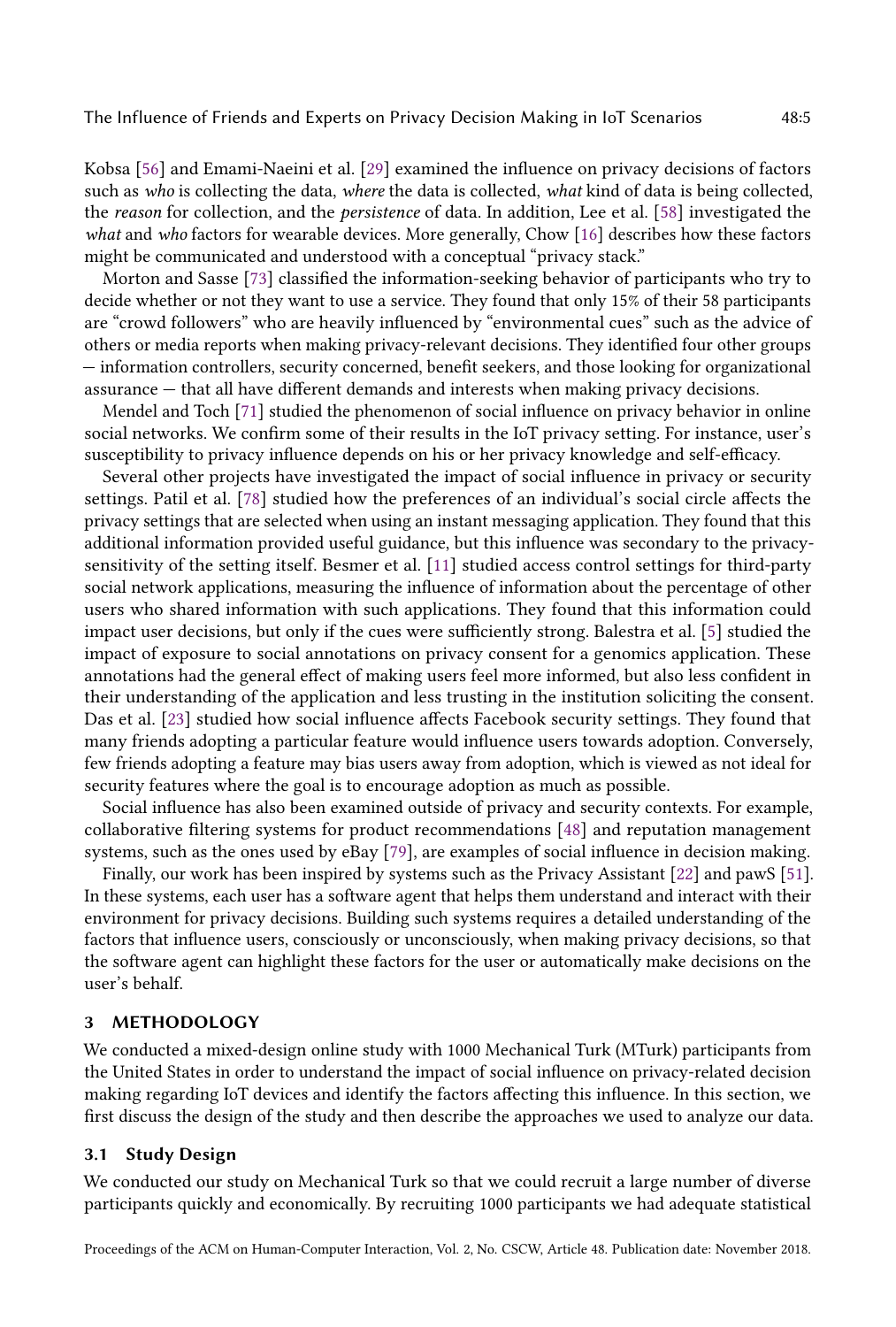power to conduct the desired tests on the data and make comparisons across 5 treatment groups. MTurk has been used frequently for experimental studies on related topics such as understanding people's privacy concerns and biases in decision making [\[29,](#page-19-11) [35,](#page-19-14) [77\]](#page-21-15). Nonetheless, MTurk does introduce some biases, which we will discuss in Section [6.](#page-17-0) To improve the reliability of our results, we required MTurkers' Human Intelligence Task (HIT) rate to be above 90%.

Before launching the main study, we ran a pre-survey with 500 MTurk participants. In that survey, we presented participants with 28 hypothetical IoT data collection scenarios, each describing a location, a data collection device, the type of data being collected, how data will be used and shared, and how long data will be retained. After each scenario, we asked participants if they would allow or deny that data collection. The factors and their interactions that we selected to test in these scenarios have been shown by researchers to be among the factors that influence privacy concerns [\[9,](#page-18-7) [10,](#page-19-15) [46,](#page-20-12) [54,](#page-20-13) [55,](#page-20-14) [57,](#page-20-15) [59\]](#page-20-16).

From the 28 pre-survey scenarios We selected three groups of scenarios for our main study, representing a range of privacy concern levels: three allow scenarios, where more than 80% of our pre-study participants agreed to allow data collection (without being swayed by social influence, which was not present in the pre-survey); three *deny* scenarios where fewer than 20% allowed data collection; and three balanced scenarios where 45% to 55% allowed data collection. In the main study, participants were exposed to these nine scenarios, which are included in Appendix [A,](#page-22-2) in random order, with a series of questions after each scenario.

In our main study, we randomly assigned 1000 participants to one of four experimental conditions or the control condition, for a total of 200 participants per condition. Participants were not presented with any social cues in the control condition, whereas in the experimental conditions, we appended information about the percentage of *influencers* who allowed the data collection  $-$  described either as friends who use this app or privacy experts. For each decision in our study, we used the average opinion of the pre-study participants as a proxy for an initial opinion on that decision. To understand how opinion difference impacts privacy-related decision making regarding IoT devices, we tested the consistency of the social cue. A consistent social cue reflects a small opinion difference, whereas an inconsistent social cue exhibits a large opinion difference. In the two consistent conditions, participants were told that most influencers allowed data collection for allow scenarios and denied data collection for deny scenarios. Conversely, in the two inconsistent conditions, participants were told that most influencers allowed data collection for deny (resp., allow) scenarios. For two of the three balanced scenarios, participants in the consistent conditions were told that most influencers allowed data collection; for one of the balanced scenarios they were told that most influencers denied data collection. In the inconsistent conditions, the influencers' decisions were reversed. The description of each scenario presented to the participants in the control condition was identical to what was shown in the experimental conditions, except that the sentence indicating how friends or experts had behaved was not present.

We used two levels of consensus when describing the percentage of influencers who allowed data collection: weak and strong. The weak consensus was described as either "more than 65%" or "fewer than 35%" and the strong consensus was described as either "more than 85%" or "fewer than 15%." Participants in all four experimental conditions were exposed to the following combinations of scenarios with strong and weak levels of consensus. In the three allow scenarios, two scenarios had strong consensus and one had weak consensus. In the three deny scenarios, two scenarios had weak consensus and one had strong consensus. Finally, in the three balanced scenarios, two scenarios had strong consensus and one had weak consensus.

The following is scenario D1, with weak consensus, as shown to participants in the consistent friends condition: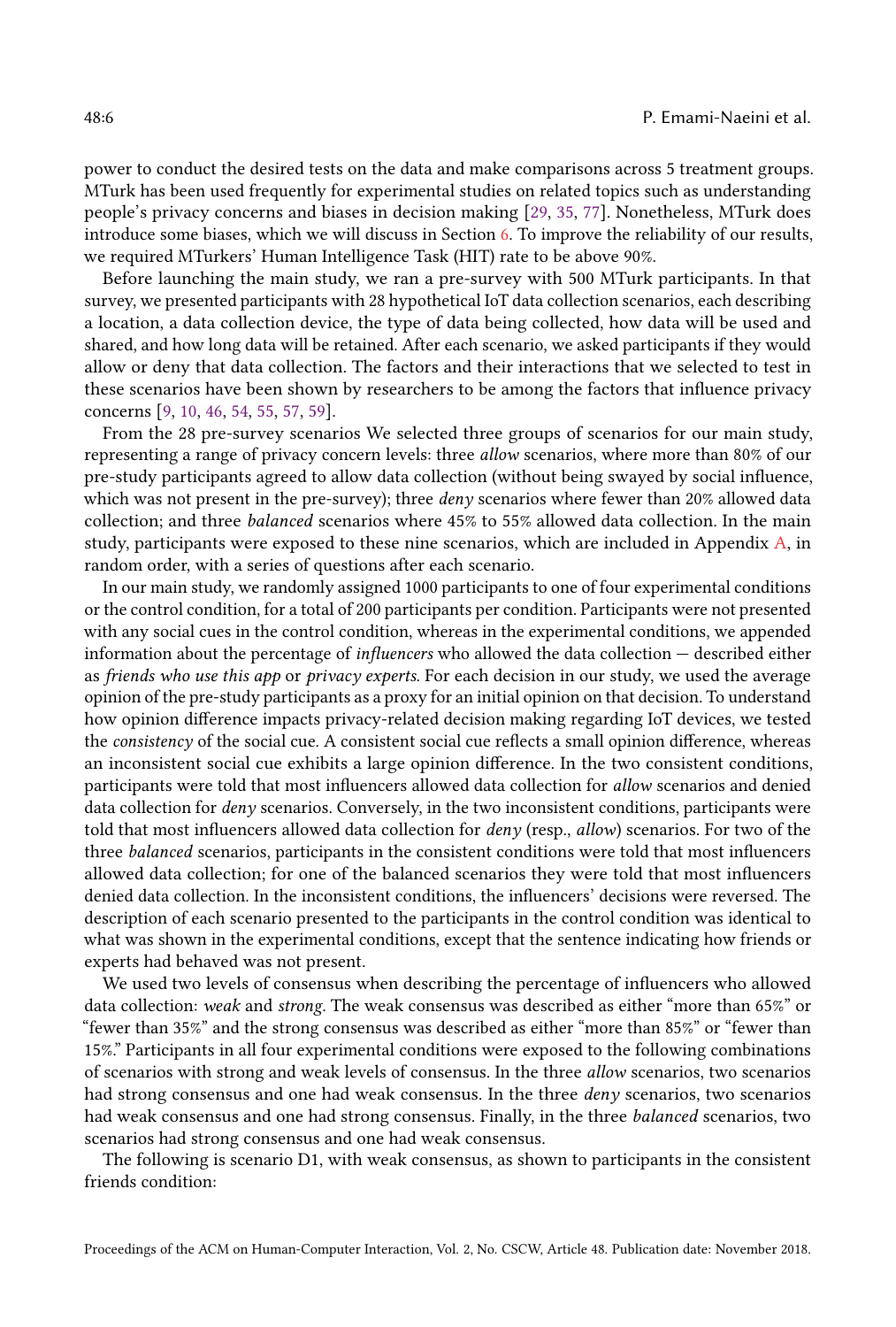"You are at a department store. This message is displayed on your smartphone: This store has a facial recognition system that takes pictures of customers' faces automatically as they enter the store in order to identify returning customers. This method is used to keep track of your orders and make suggestions based on your purchasing habits. Your picture will never be deleted. Fewer than 35% of your friends who use this app allowed this data collection."

After the participants read each scenario, we asked them to move to the next page of the survey, where we asked them six questions, as shown in Appendix  $B.1$ . They could return to the scenario by clicking on the back button. The first question was an attention check question designed to check whether participants understood basic information about the scenario they just read. For each participant, over the course of the nine scenarios, we asked three attention check questions about the type of data, three about retention time, and three about the location of the data collection. Following the attention check question, we asked participants whether they would allow or deny the data collection described in the scenario (the possible answer choices were allow, probably allow, deny, and probably deny) and the reasons behind their decision in a multiple choice question with 15 answer choices. In addition, we asked them on a five-point Likert scale to what extent they agree that the described data collection is beneficial to them and to what extent they agree it is beneficial to the society. Finally, we asked participants how confident they were about their decision to allow or deny the data collection.

After participants had seen all nine scenarios and answered the questions about each, we asked participants to self-report how much they were influenced by the decisions that the influencers made in the scenarios and also asked about the reasons they were or were not influenced.

For the last (ninth) scenario, we also asked participants how their decisions might change if they were shown the scenario with the same consensus level but with a different influencer (i.e., if they had privacy experts as their influencers throughout the survey, we asked them about their friends as the influencers and vice versa). We then asked them how their decisions might change if they were shown the scenario with the original influencer, but with the opposite majority decision (from more than 85% to fewer than 15% and vice versa or from more than 65% to fewer than 35% and vice versa).

We expected there could be more groups or individuals besides those we asked about in the survey questions. Hence, as an open-ended question, we asked the participants to name other potential influencers when making a privacy-related decision.

As trust is known to play a role in response to social influence [\[39\]](#page-20-17), we asked participants to specify their level of trust in a number of potential influencers, such as privacy experts, their family, or their colleagues. The list of potential influencers was derived from a pre-survey question in which participants were asked in an open-ended question to describe people or organizations they would be interested in consulting to help them make a similar decision.

Next, we asked participants "What qualities would make you likely to be influenced by a specific group of people when you need to make decisions like the ones in our scenarios?" We provided a list of nine qualities and invited participants to specify their own.

At the end of the survey, we asked participants some general demographic questions about their age, gender, education level, and income range.

In the control condition, the questions we asked at the end of each scenario were identical to what we asked in the experimental conditions. Only in the ninth scenario did we ask participants to assume having privacy experts and their friends as influencers, and we again posed the same questions that we asked the participants in the experimental conditions.

To have a record of how much time participants spent throughout the study, we instrumented our surveys to collect the time by setting invisible timers before each question.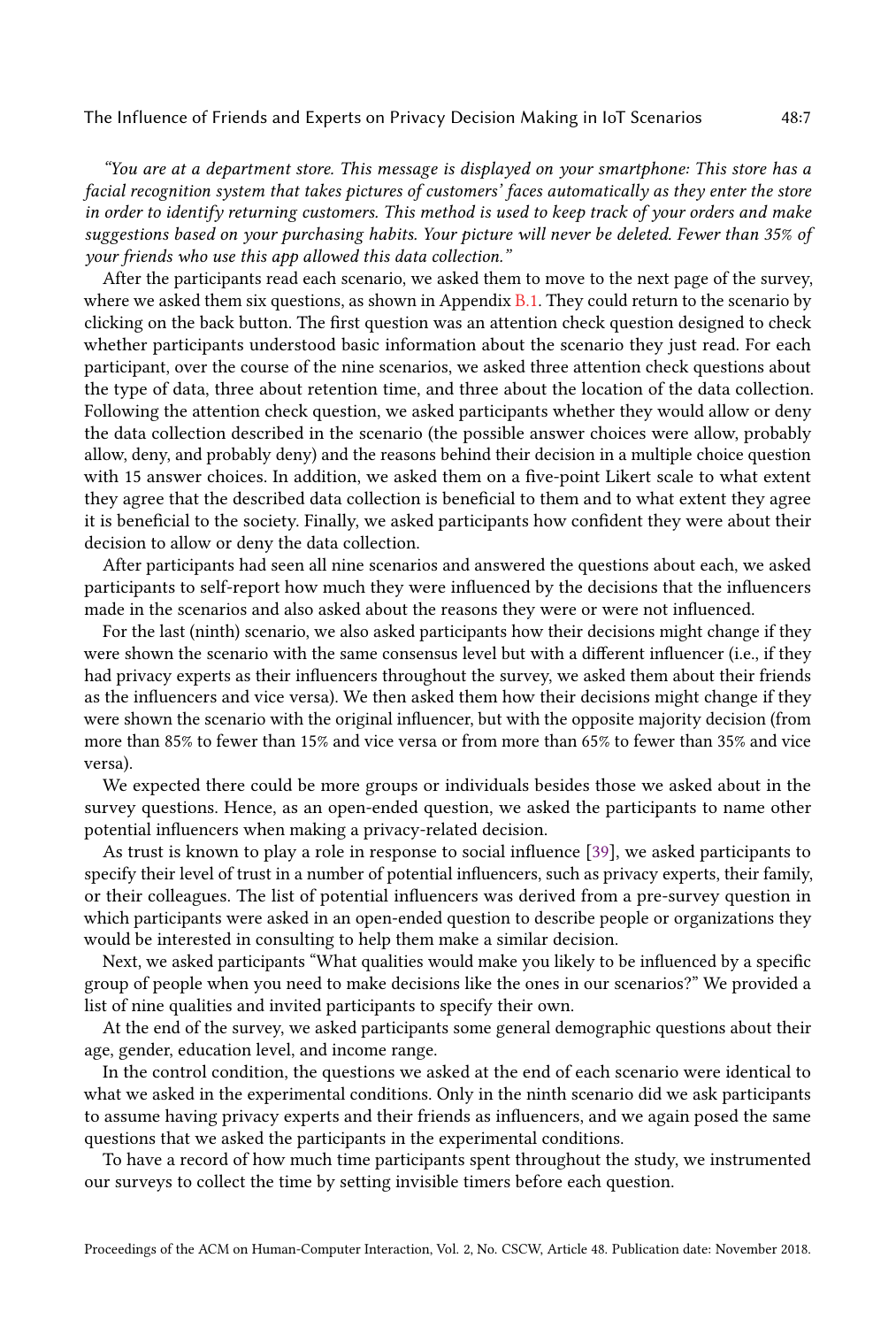# 3.2 Data Analysis

One of our main goals in this study was to find out what factors explain whether or not participants follow the social cues they receive from privacy experts and their friends. The complete list of the factors that we analyzed in our study and their corresponding levels are described in Table [1.](#page-7-0)

<span id="page-7-0"></span>

| Factor                                                      | Levels                                                  |
|-------------------------------------------------------------|---------------------------------------------------------|
| influencer type                                             | privacy experts, friends                                |
| how consistent the social cue is compared to the re-        | consistent, inconsistent                                |
| sponses of pre-survey participants                          |                                                         |
| strength of the social cue                                  | strong (more than 85% or fewer than 15%), weak (more    |
|                                                             | than 65% or fewer than 35%)                             |
| total number of prior scenarios                             | $0$ to $8$                                              |
| direction of the social cue                                 | toward allow, toward deny                               |
| to what extent the data collection is beneficial to me      | strongly agree, agree, neither agree nor disagree, dis- |
|                                                             | agree, strongly disagree                                |
| to what extent the data collection is beneficial to society | strongly agree, agree, neither agree nor disagree, dis- |
|                                                             | agree, strongly disagree                                |
| to what extent participants trust [specific groups] e.g.,   | strongly agree, agree, neither agree nor disagree, dis- |
| their friends, privacy experts, or colleagues               | agree, strongly disagree                                |
| to what extent participants agree that [privacy ex-         | strongly agree, agree, neither agree nor disagree, dis- |
| perts/friends] have more technical knowledge than they      | agree, strongly disagree                                |
| do                                                          |                                                         |
| to what extent participants agree that [privacy ex-         | strongly agree, agree, neither agree nor disagree, dis- |
| perts/friends] have more background information than        | agree, strongly disagree                                |
| they do                                                     |                                                         |
| to what extent participants agree that they generally       | strongly agree, agree, neither agree nor disagree, dis- |
| make decisions on their own                                 | agree, strongly disagree                                |
| current scenario type                                       | allow, deny, balanced                                   |
| prior scenario type (note: this is determined by condition  | consistent, inconsistent                                |
| for allow and deny scenarios but will vary for balanced     |                                                         |
| scenarios)                                                  |                                                         |
| to what extent participants agree that they have suffi-     | strongly agree, agree, neither agree nor disagree, dis- |
| cient knowledge about privacy                               | agree, strongly disagree                                |
| to what extent participants agree that they have suffi-     | strongly agree, agree, neither agree nor disagree, dis- |
| cient knowledge about technologies mentioned in the         | agree, strongly disagree                                |
| scenario                                                    |                                                         |
| general demographic information such as: age, gender,       | the corresponding levels for each demographic factor    |
| income range, and education level                           | are presented Appendix A                                |

Table 1. Description of the data analysis factors.

We conducted a mixed between-subjects and within-subjects study with experimental factors between participants and repeated measure factors within participants. Thus, we applied a mixedmodel logistic regression with both random intercept and random slope on a binary outcome to describe whether participants acted consistently with the influence (1) or not (0). To avoid over fitting, we performed an exploratory analysis on only the first 20% of the data [\[38\]](#page-20-18). We looked at the distribution of factors and the summary statistics to find trends in our collected data. We also applied the model selection on the first 20% of the data. In order to find the best model, we performed backward elimination and compared the models by their Bayesian information criterion (BIC), which is a general metric for the goodness of fit. We took the following steps to select the best model [\[43\]](#page-20-19):

(1) Start by building the model with all the factors and interaction terms.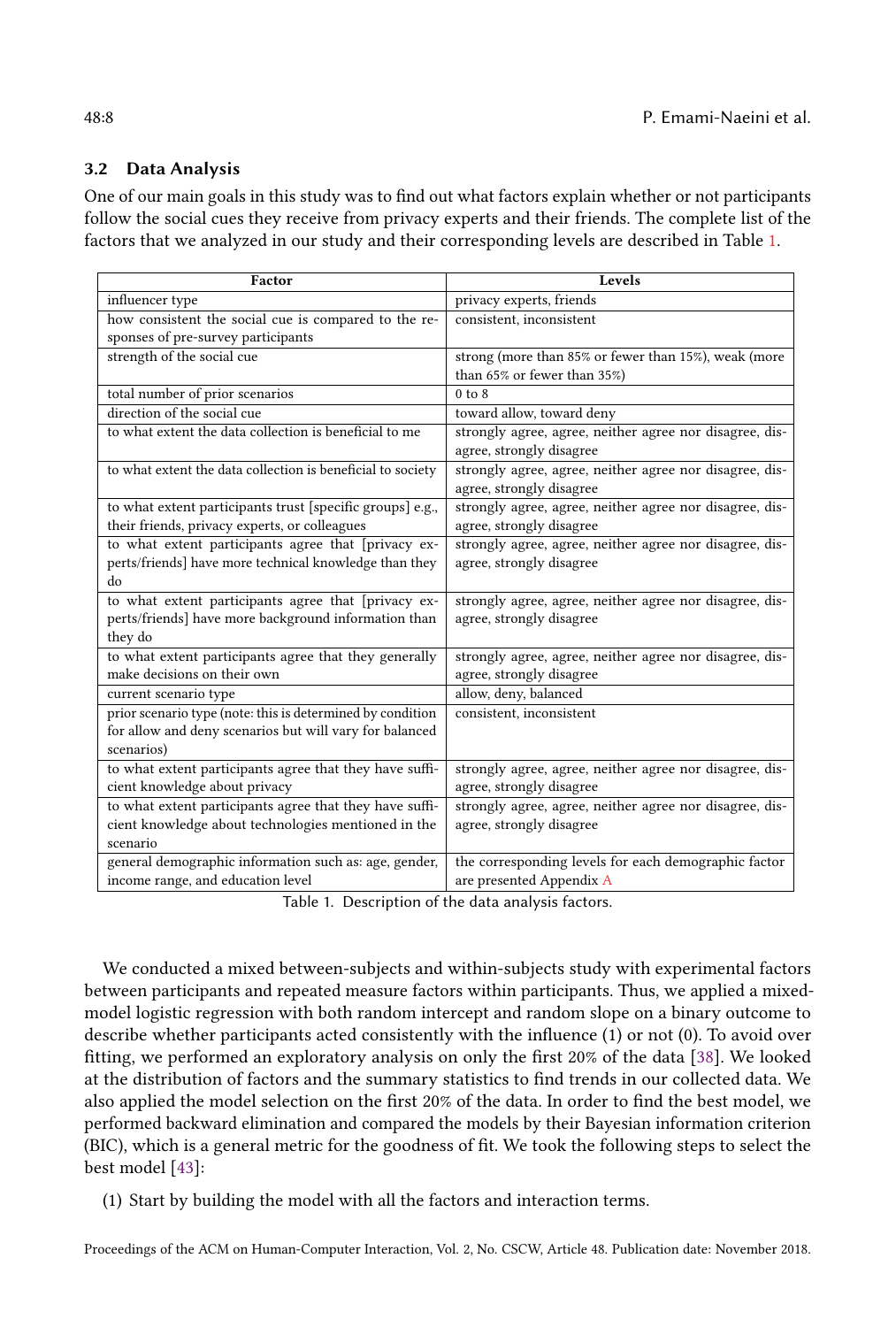- (2) Remove the factor or the interaction of two factors which has the highest  $p$ -value. If the interaction of a factor that has the highest  $p$ -value is still in the model, it will not be removed until all its interactions are removed from the model.
- (3) Repeat step (2) until the BIC does not decrease.

After finding the best model, we checked the performance of our model by the common approach of training the model on the first 80% and testing the model on the last 20% of our collected data [\[24\]](#page-19-16).

#### <span id="page-8-2"></span>3.3 Free Text Responses

As part of the survey, participants were asked to specify which other people or organizations would influence their decisions. The answers were collected as free text and later annotated by two researchers. Each annotator first independently developed a simple codebook [\[65\]](#page-21-16) based on 250 answers, 50 from each of the five study conditions. The annotators then discussed, refined, and merged both codebooks into one, which took two iterations. The resulting codebook contained 23 codes and was used by both annotators to independently code all the responses. After finishing the coding, we decided to merge some codes (e.g., "spouses" and "parents" into the more general annotation "family"), as the number of their occurrences was very low and there was little conceptual difference between the codes. The resulting 14 codes are listed in Table [2.](#page-9-0) The annotator agreement as measured by Cohens Kappa was  $\kappa = 0.81$ , which is regarded as very good to excellent [\[50\]](#page-20-20).

In addition to manual coding, we also examined the sentiment of the answers using an online service<sup>[1](#page-0-0)</sup> that classifies the sentiment of a given text as *positive, negative,* or *neutral* to learn whether participants expressed any strong feelings toward the question.

### <span id="page-8-0"></span>4 RESULTS

In this section, we present our findings. We first report on the impact of social cues on the response time for decision making (Section [4.1\)](#page-8-1). Next, we describe and evaluate our model that predicts whether participants will follow social cues (Section [4.2\)](#page-10-0). We compare participants' self-reported perceptions of how they were influenced by social cues to their observed behavior and note interesting divergences (Section [4.3\)](#page-11-0). We then elaborate on the extent to which participants report trusting different influencers and the characteristics of influencers that affect that trust (Section [4.4\)](#page-12-0).

For our main study, we recruited 1000 Mechanical Turk (MTurk) participants from the United States. Participants took an average of 15 minutes to complete the survey. Participants' demographics are shown in Table [3.](#page-9-1)

Out of 1000 participants, only 14 participants made more than two mistakes on the nine attentioncheck questions. However, these participants' answers to other survey questions, and the amount of time they took to answer them, did not suggest inattention. Therefore, we did not exclude any of these participants from our analysis.

### <span id="page-8-1"></span>4.1 Faster Privacy-Related Decision Making

Research has shown that people are more likely to look for guidance and information from others when a task is perceived as difficult [\[7,](#page-18-1) [19,](#page-19-8) [25\]](#page-19-1). In our study, the task was the privacy-related decision to allow or deny the data collection in each scenario. We used mean response time (RT), the time it took participants to make the decision in each scenario, to measure the difficulty of each task. RT distributions are positively skewed, which contradicts the assumptions behind some common statistical tests. Hence, when using RT as a dependent variable in analyses, we apply a generalized linear mixed model (GLMM) on the raw timing data [\[61\]](#page-21-17). To model the influential factors that impact the RT of decision making, we applied GLMM with a random intercept for each

<sup>&</sup>lt;sup>1</sup>We used [text-processing.com](http://text-processing.com/) that offers a sentiment classifier trained on tweets and movie reviews.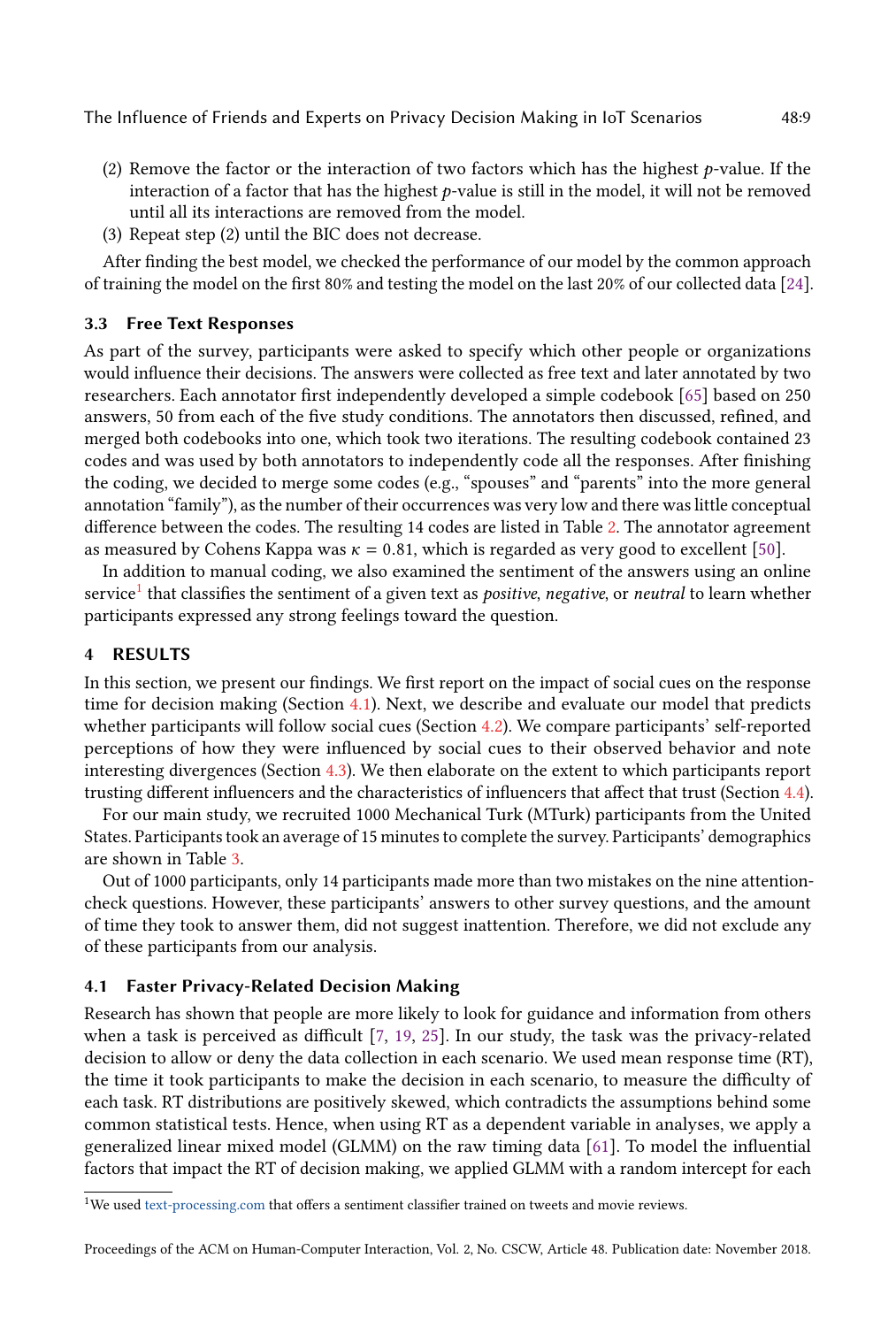<span id="page-9-0"></span>

| Code            | Occurrences | Description                                                     |
|-----------------|-------------|-----------------------------------------------------------------|
| no one          | 265         | Participants do not want any input                              |
| experts         | 217         | Privacy experts were mentioned most often, but this group       |
|                 |             | includes also other experts like safety or technology experts   |
| family          | 178         | Includes mentions of parents, spouses, siblings, or family in   |
|                 |             | general                                                         |
| law enforcement | 97          | Mostly mentioned in a general way, but some participants        |
|                 |             | referred to specific institutions like police, FBI, or NSA      |
| media           | 52          | Participants said they would be looking for news, some refer-   |
|                 |             | ring to specific platforms where they read online reviews       |
| friends         | 47          | Some participants tried to differentiate to emphasize that this |
|                 |             | group should consist of "close" or "trusted" friends            |
| coworkers       | 39          | Especially referring to workplace scenarios, participant would  |
|                 |             | ask colleagues about their opinions                             |
| government      | 34          | Those expected guidelines from government officials on what     |
|                 |             | is appropriate                                                  |
| companies       | 23          | Some wanted to know more about the reasons for a data col-      |
|                 |             | lection, therefore referring to the companies asking for their  |
|                 |             | data                                                            |
| non profits     | 22          | Most often mentioned were EFF or ACLU                           |
| general public  | 19          | Mentioned interest in what the "general public" or "society"    |
|                 |             | would do in these scenarios                                     |
| boss            | 17          | Similar to "coworker," some participants would listen to what   |
|                 |             | their managers or superiors at work would recommend             |
| celebrity       | 15          | Specific and unspecific mentions of celebrities. Most notably   |
|                 |             | Edward Snowden (6 times)                                        |
| don't know      | 12          | Participants had no preference                                  |

Table 2. Descriptions of the codes used on free text answers. An occurrence is counted if both annotators used the same code.

<span id="page-9-1"></span>

| Gender<br>Age        |       | Education | Income    |                                               |       |                      |          |
|----------------------|-------|-----------|-----------|-----------------------------------------------|-------|----------------------|----------|
| Male                 | 51.1% | Range     | $18 - 74$ | No high school degree                         | 0.0%  | $<$ \$25 $k$         | $26.0\%$ |
| Female               | 48.6% | Mean      | 35.1      | High school degree                            | 29.4% | \$25k-\$49k          | $34.6\%$ |
| Other                | 0.0%  | Std. Dev. | 10.2      | College degree                                | 47.1% | \$50k-\$74k          | 24.7%    |
| Prefer not to answer | 0.3%  |           |           | Professional degree (Masters/PhD/medical/law) | 12.8% | \$75k-\$99k          | $10.4\%$ |
|                      |       |           |           | Associates degree                             | 9.5%  | \$100k-\$124k        | $0.4\%$  |
|                      |       |           |           | Prefer not to answer                          | 0.0%  | \$125k-\$149k        | $0.2\%$  |
|                      |       |           |           |                                               |       | \$150k-\$174k        | $0.0\%$  |
|                      |       |           |           |                                               |       | \$175k-\$199k        | $0.0\%$  |
|                      |       |           |           |                                               |       | $>$ \$200 $k$        | $0.0\%$  |
|                      |       |           |           |                                               |       | Prefer not to answer | 3.7%     |

Table 3. Participant demographics

user. Our dependent variable was the amount of time participants spent on making decisions to allow or deny the data collection and the independent variables were factors such as the study condition and scenario type. In our model, we used a Gamma distribution, as it is commonly used to statistically describe RT distributions [\[87\]](#page-22-3). Participants spent 3.83 seconds on average to make the decision to allow or deny each data collection. Our analysis showed that participants who were in the experimental conditions spent 3.78 seconds on average per decision and were significantly faster than the participants in the control condition (mean = 4.24s, std. dev. = 19.62s, coefficient  $= -0.07$ , *p*-value < 0.05).

Drilling down, we observed that participants on average made faster decisions in the allow scenarios (mean = 3.69s, std. dev. = 12.62s) than the *deny* scenarios (mean = 3.91s, std. dev. = 16.75s).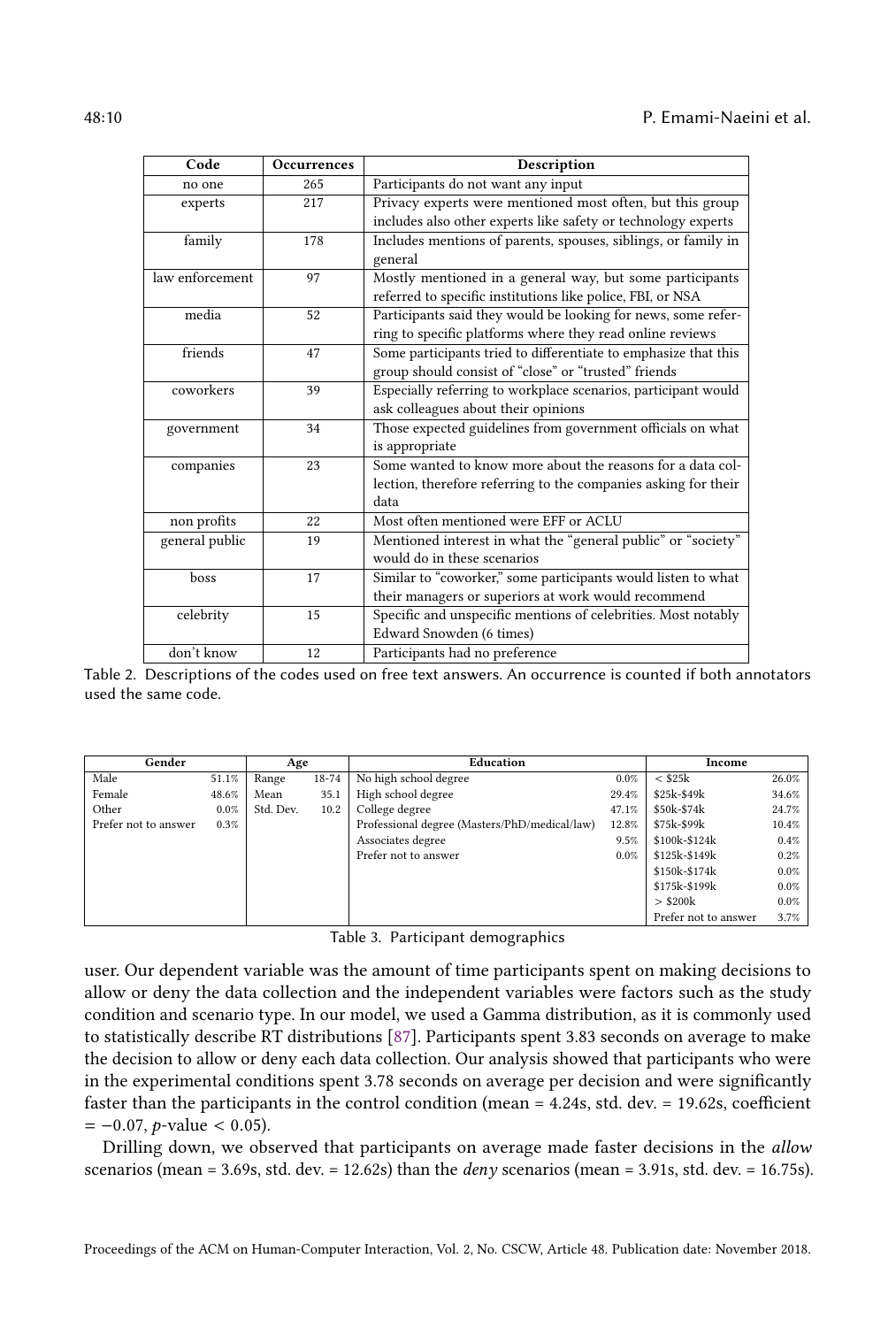Compared to the allow scenarios, it took them significantly longer to make decisions in the balanced scenarios (mean = 4.02s, std. dev. = 18.17s, coefficient = 0.06,  $p$ -value < 0.05).

We observed that social cues resulted in faster decision making for all three types of scenarios. Our analysis specifically showed the significant impact of social cues on the balanced scenarios, which required more difficult decisions as they generally required participants to consider trade-offs between clear risks and clear benefits. Notably, participants made significantly faster decisions about balanced scenarios in the experimental conditions (mean = 3.89s, std. dev. = 10.03s) than the control condition (mean = 4.55s, std. dev. = 17.43s, coefficient =  $-0.09$ , p-value < 0.05), suggesting that social cues allowed participants to reach a decision more quickly. Summary statistics for the timing data are presented in Table [4.](#page-10-1)

<span id="page-10-1"></span>

|                      | Scenario type |           |      |           |          |           |  |  |
|----------------------|---------------|-----------|------|-----------|----------|-----------|--|--|
| Conditions           | allow         |           |      | denv      | balanced |           |  |  |
|                      | Mean          | Std. Dev. | Mean | Std. Dev. | Mean     | Std. Dev. |  |  |
| control              | 3.94          | 11.06     | 4.24 | 12.51     | 4.55     | 17.43     |  |  |
| consistent experts   | 3.93          | 13.93     | 3.94 | 15.39     | 3.88     | 4.91      |  |  |
| inconsistent experts | 3.68          | 4.32      | 3.72 | 5.06      | 3.51     | 11.46     |  |  |
| consistent friends   | 3.30          | 11.09     | 3.81 | 7.15      | 4.07     | 3.26      |  |  |
| inconsistent friends | 3.60          | 4.08      | 3.84 | 9.67      | 4.11     | 10.76     |  |  |
| all conditions       | 3.69          | 12.62     | 3.91 | 16.75     | 4.02     | 18.17     |  |  |

Table 4. Summary statistics for response time (RT) of decision making

In general, our analysis demonstrates that providing participants with social cues, either from privacy experts or their friends, will help them make privacy-related decisions faster, especially in more complex scenarios, which exhibit inherent trade-offs between risks and benefits.

#### <span id="page-10-0"></span>4.2 Inferred Influence

After presenting each of the scenarios, we asked participants whether they would allow the data collection. These responses allowed us to infer the amount of influence social cues had in each experimental condition. For more statistical power, we binned the answers as 0 (merging "probably deny" and "deny") or 1 (merging "probably allow" and "allow").

For each scenario, we compared participants' preferences to allow or deny the data collection in the experimental conditions with the preferences of participants in the control condition. We created a factor called follow that indicates whether participants decisions followed the presented social cue. This binary factor was either 0 (not follow) or 1 (follow). We observed that 63% of participants followed the social cues they received in the experimental conditions. Table [5](#page-11-1) shows the differences between the fraction of participants who allowed data collections in each experimental condition and the fraction of those who allowed the same data collections in the control condition. To statistically analyze the extent of the influence in different conditions in our repeated measures study, we applied mixed-effects logistic regression with random intercept for each user. The dependent variable in our analysis was binary, indicating allow or deny, and the independent variables were the scenario type, study condition, and strength of the social cue. The goal of the regression was to determine which experimental conditions would significantly increase the likelihood of allowing or denying the data collection compared to the control condition. Using random intercept in these analyses enhances the credibility of the results as the method considers the correlation between multiple data points within each user. Our results showed that compared to the control condition, participants were most influenced in the balanced scenarios. Perhaps surprisingly, we found that strong inconsistent social cues from friends have the most influence on participants making more complex decisions.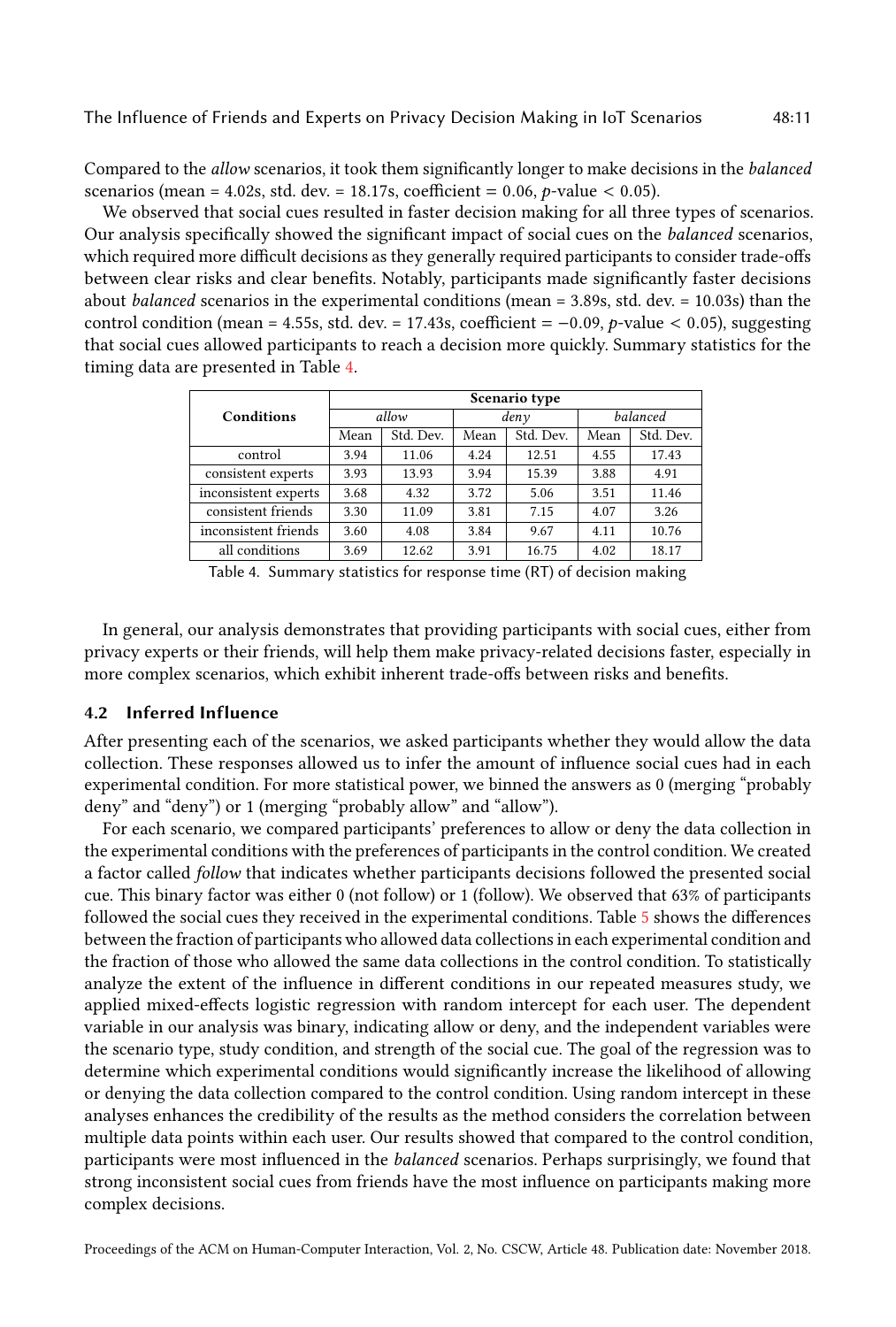<span id="page-11-1"></span>

| Influencers | Consistency  | Level of consensus | Scenario type |         |                    |                   |  |
|-------------|--------------|--------------------|---------------|---------|--------------------|-------------------|--|
|             |              |                    | allow         | deny    | $balanced - allow$ | $balanced - deny$ |  |
| experts     | consistent   | strong             | 0.11          | $\star$ | 0.18               | $-0.08$           |  |
|             |              | weak               | $\star$       | $\star$ | $\star$            |                   |  |
|             | inconsistent | strong             | $\star$       | $\star$ | $-0.17$            | 0.1               |  |
|             |              | weak               | $\star$       | 0.15    | $-0.13$            |                   |  |
| friends     | consistent   | strong             | 0.05          | $-0.07$ | 0.09               | $\star$           |  |
|             |              | weak               | $\star$       | $-0.06$ | $\star$            |                   |  |
|             | inconsistent | strong             | $\star$       | $\star$ | $-0.23$            | $\star$           |  |
|             |              | weak               | $\star$       | 0.08    | $-0.09$            |                   |  |

Table 5. Differences between the fraction of participants who allowed data collections in the experimental conditions and the control condition. Positive numbers indicate more participants allowed data collection, whereas negative numbers indicate more participants denied data collection. We applied generalized linear mixed model (GLMM) regression with random intercept for each participant on users' preferences to allow or deny the data collection in order to find out whether different factors increase or decrease the likelihood of allowing or denying the data collection. The \* signs inside the table indicate that the difference is not statistically significant. The — signs indicate scenarios not tested. All numeric values shown indicate statistically significant difference.

In order to understand the factors that contribute to following social cues, we ran a regression analysis to build a model that describes the participants' behavior. In this model, the dependent variable was follow. Besides the factors described in Table [1,](#page-7-0) we also included the participants' demographic information in the model. Based on the results of our model selection process, we identified the factors that predict whether participants follow social cues. Our model showed that participants follow inputs from their friends and privacy experts differently based on whether the influence is in the direction of allowing or denying data collection. If the presented social cue favors allowing the data collection, participants will follow privacy experts more than their friends. On the other hand, when the direction of the social cue is toward denying the data collection, they will be more influenced by their friends. This difference between following experts and friends is also reflected in Table [5.](#page-11-1) Another significant factor in our model was the strength of the social cue. As expected, we found that a strong cue influences participants more than a weak cure.

The consistency of the cue was another statistically significant factor that contributed to our model. The regression results indicated that participants will follow consistent social cues significantly more compared to inconsistent social cues. In addition, we found that participants will become more influenced after experiencing a repeated sequence of cues that are consistent with pre-study participants' decisions. On the other hand, participants will become less influenced after experiencing a sequence of social cues that are inconsistent with pre-study decisions, especially when the cues come from experts and suggest less privacy-protective decisions.

Among the factors that we tested during model selection, many turned out not to be statistically significant and some were removed during model selection. For example, none of the demographic factors were statistically significant. The detailed results of the logistic regression for our best model are presented in Table [6,](#page-12-1) along with the complete list of factors that we removed based on their contribution to the model.

To evaluate its performance, we trained our model on the first 80% of our dataset and tested on the last 20%. The model achieved a test AUC of 0.81, which is considered excellent [\[40\]](#page-20-21).

#### <span id="page-11-0"></span>4.3 Reported Influence

After participants had been exposed to all nine scenarios and answered the questions associated with each, we asked them to report on a five-point Likert scale how much their decision making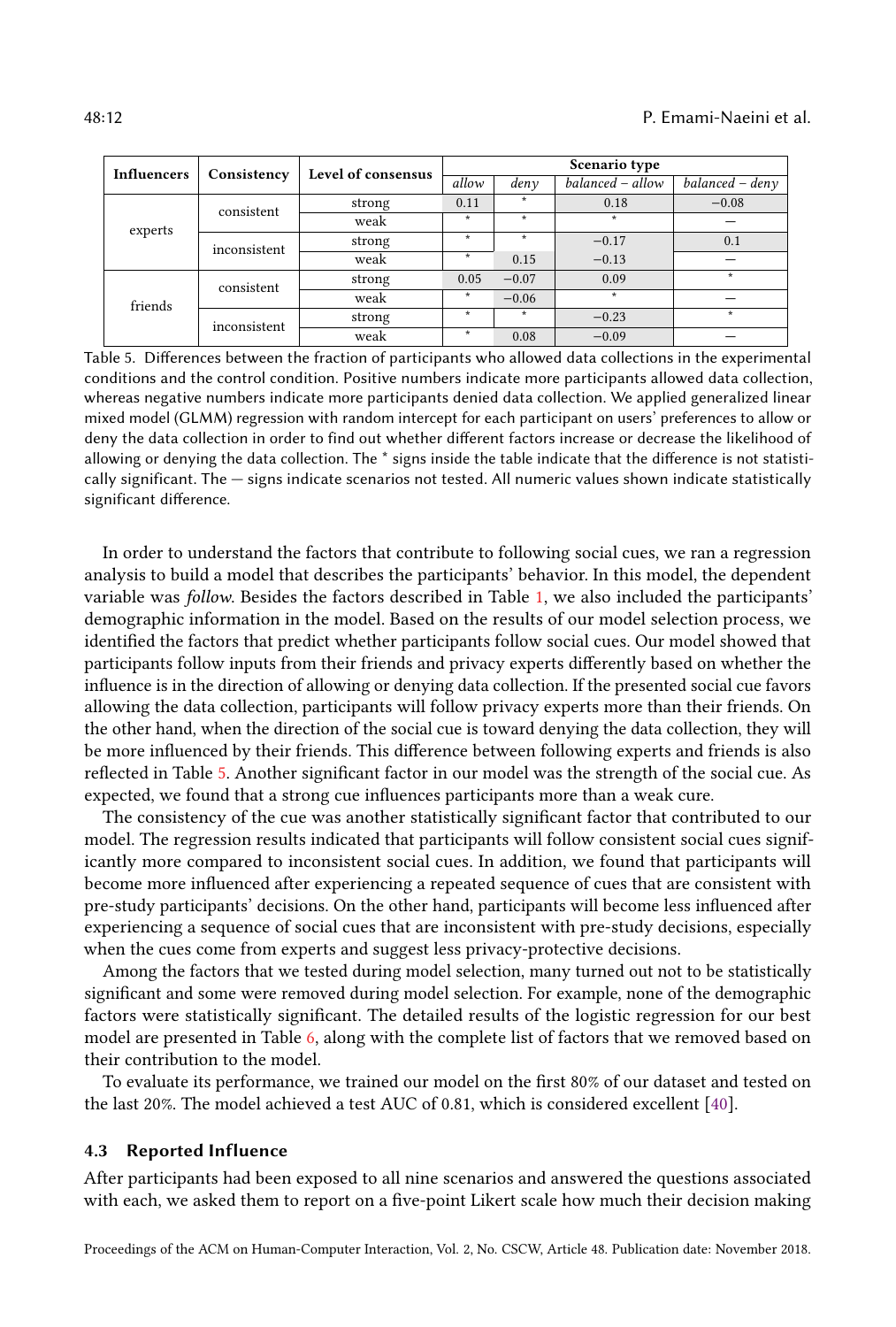<span id="page-12-1"></span>The Influence of Friends and Experts on Privacy Decision Making in IoT Scenarios 48:13

| Factor                                                 | Estimate     | Std Err                      | Z-value                    | $p$ -value |
|--------------------------------------------------------|--------------|------------------------------|----------------------------|------------|
| (Intercept)                                            | 1.50         | 0.16                         | 9.36                       | $0.00***$  |
| strong cue                                             | 0.09         | 0.11                         | 0.85                       | 0.39       |
| social cues from friends                               | $-0.04$      | 0.09                         | $-0.43$                    | 0.66       |
| total number of prior scenarios                        | 0.04         | 0.01                         | 2.96                       | $0.00**$   |
| direction of the cue: toward deny                      | 0.27         | 0.09                         | 3.07                       | $0.00**$   |
| inconsistent prior scenarios                           | $-0.82$      | 0.11                         | $-6.98$                    | $0.00***$  |
| current scenario type: $deny$                          | 0.00         | 0.12                         | 0.00                       | 0.99       |
| current scenario type: balanced                        | $-0.11$      | 0.13                         | $-0.81$                    | 0.41       |
| making decisions on your own                           | $-0.29$      | 0.10                         | $-2.84$                    | $0.00**$   |
| inconsistent social cue                                | $-1.39$      | 0.07                         | $-19.66$                   | $0.00***$  |
| strong social cue in the $deny$ scenarios              | $-0.20$      | 0.17                         | $-1.21$                    | 0.22       |
| strong social cue in the <i>balanced</i> scenarios     | 0.15         | 0.16                         | 0.97                       | $0.02*$    |
| friends' behavior toward denying the scenario          | 0.25         | 0.12                         | 1.99                       | $0.04*$    |
| increase in the number of inconsistent prior scenarios | $-0.13$      | 0.02                         | $-5.86$                    | $0.00***$  |
| Observations                                           | 6400         |                              |                            |            |
| Log-Likelihood                                         | $-3046.915$  |                              |                            |            |
| Akaike Inf. Crit.                                      | 6119.831     |                              |                            |            |
| Bayesian Inf. Crit.                                    | 6206.292     |                              |                            |            |
| Note:                                                  | $^*p < 0.05$ | ** $p < 0.01$                | $\sqrt{1+x^2 + p} < 0.001$ |            |
| Insignificant factors from Table 1 in model selection: |              | (6, 7, 8, 9, 10, 14, 15, 16) |                            |            |

Table 6. Regression results for the model to explain follow (i.e., whether participants follow advice). These results are reported on the last 80% of the dataset (the first 20% having been used for model selection).

was (or would have been, in the control condition) influenced by knowing privacy experts' or their friends' decisions. We found that the percentage of participants who reported that they would be influenced by privacy experts was similar in the control condition (56%) and the condition in which participants received consistent cues from privacy experts (52%). On the other hand, the percentage of participants who reported being influenced by consistent cues from privacy experts (54%) is significantly larger than the percentage of participants who reported being influenced in the other three experimental conditions (consistent (21%) and inconsistent cues from friends (5.5%) and inconsistent cues from privacy experts (24%)) (*p*-value  $\lt$  0.05). Many more participants reported being influenced by consistent social cues from either friends or experts (119 participants) than inconsistent ones (49 participants) ( $p$ -value  $<$  0.05 for differences between consistent and inconsistent cues from friends; and from experts). The extent of participants' reported influence in each study condition is presented in Figure [1.](#page-13-0)

After asking participants to report how much they were influenced, we asked them to provide us with their reasons. Two top reasons for participants who reported being influenced were "I generally like to find out what other people have done when making a decision" (69%) and "I think my friends/privacy experts have more technical knowledge than me" (54%). Among the participants who reported not being influenced by the social cues, the most common reasons were "I generally make decisions on my own" (81%) and "I generally make these kinds of decisions on my own" (76%).

### <span id="page-12-0"></span>4.4 Willingness to Trust Influencers

After exposing the participants to all nine scenarios, we asked them whom they would trust to give them good advice when making privacy-related decisions regarding data collection. Participants were instructed to choose an answer on a five-point Likert scale from "strongly agree" to "strongly disagree" for each of the following groups: privacy experts, family, real-life friends, people working in technical fields, colleagues, social-network friends, and no one except themselves.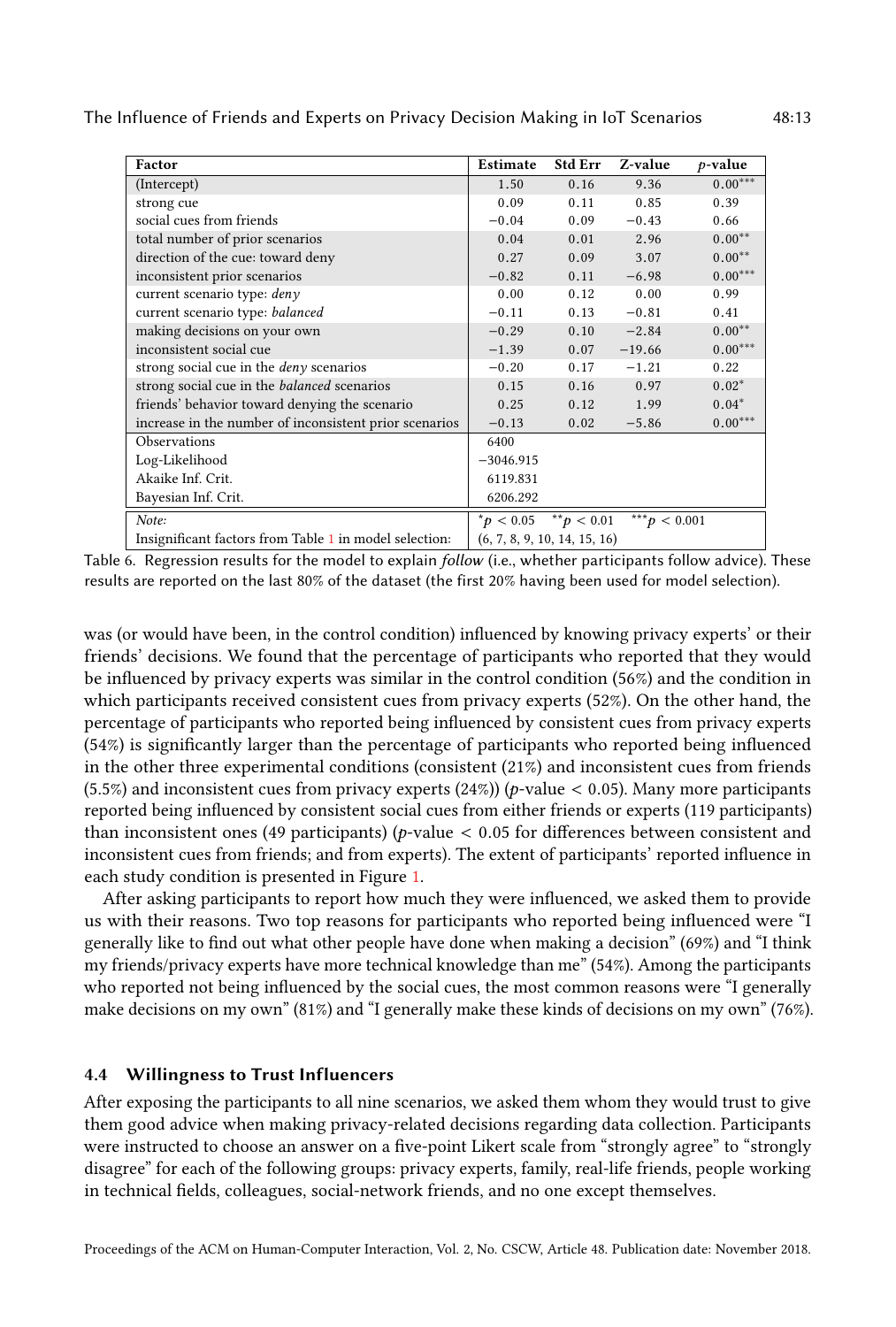<span id="page-13-0"></span>



Among our five conditions, we did not observe any statistically significant difference between trusting advice from family, people working in technical fields, colleagues, and social-network friends. However, the differences between the conditions were statistically significant in trusting privacy experts, friends, and no one but myself, as discussed next.

Our results showed that most participants trusted privacy experts to give them privacy-related advice, except when presented with inconsistent social cues from privacy experts. Participants significantly lost their trust in privacy experts when their behaviors were not consistent with most participants, as determined by our pre-survey results (66% of participants in the control condition trusted privacy experts, compared to 45% of the participants who received inconsistent cues from privacy experts).

Looking at the number of prior scenarios each participant saw, we found that participants were increasingly less affected by social cues as they saw more inconsistent behaviors from the influencers, especially from privacy experts. The percentage of participants who followed inconsistent social cues from privacy experts decreased by 10% (from 41% to 31%) after seeing only one inconsistent cue. For participants who received inconsistent cues from their friends, we observed a decrease of 2% (from 39% to 37%). We observed that significantly fewer participants in the consistent-experts condition specified they trust no one except themselves in making privacy-related decisions (44%) compared to participants who received inconsistent cues from privacy experts (57%).

To better understand which qualities increased the likelihood that participants were influenced, we asked individuals to select the features they seek in their influencer. The subset of qualities that covers 98% of the responses is: some background in technology, no ulterior motive, reliability, and honesty.

As we mentioned in Section [3.3,](#page-8-2) we asked participants to specify other groups that would influence their privacy decisions and coded the responses; the breakdown is shown in Table [2.](#page-9-0) The majority of answers were only coded with one code. Although we specifically asked participants about groups other than friends and experts, most participants nevertheless mentioned that they would (or would not) be influenced by friends or experts. Other frequently mentioned groups or organizations that were not listed in previous questions were law enforcement agencies like the police or the FBI, government officials, media reporting, and non-profit organizations.

The participants' responses also highlighted that it is important to think about what constitutes a friend or an expert. One participant wrote "I'd have to know who the 'privacy experts' and specific 'friends' were" (FI104). Another person stated "I would need more information on what defines this term. What factors are they evaluating to make this decision? How much of an 'expert' are they?" (FC50). Some participants mentioned they would not be influenced by general experts but would be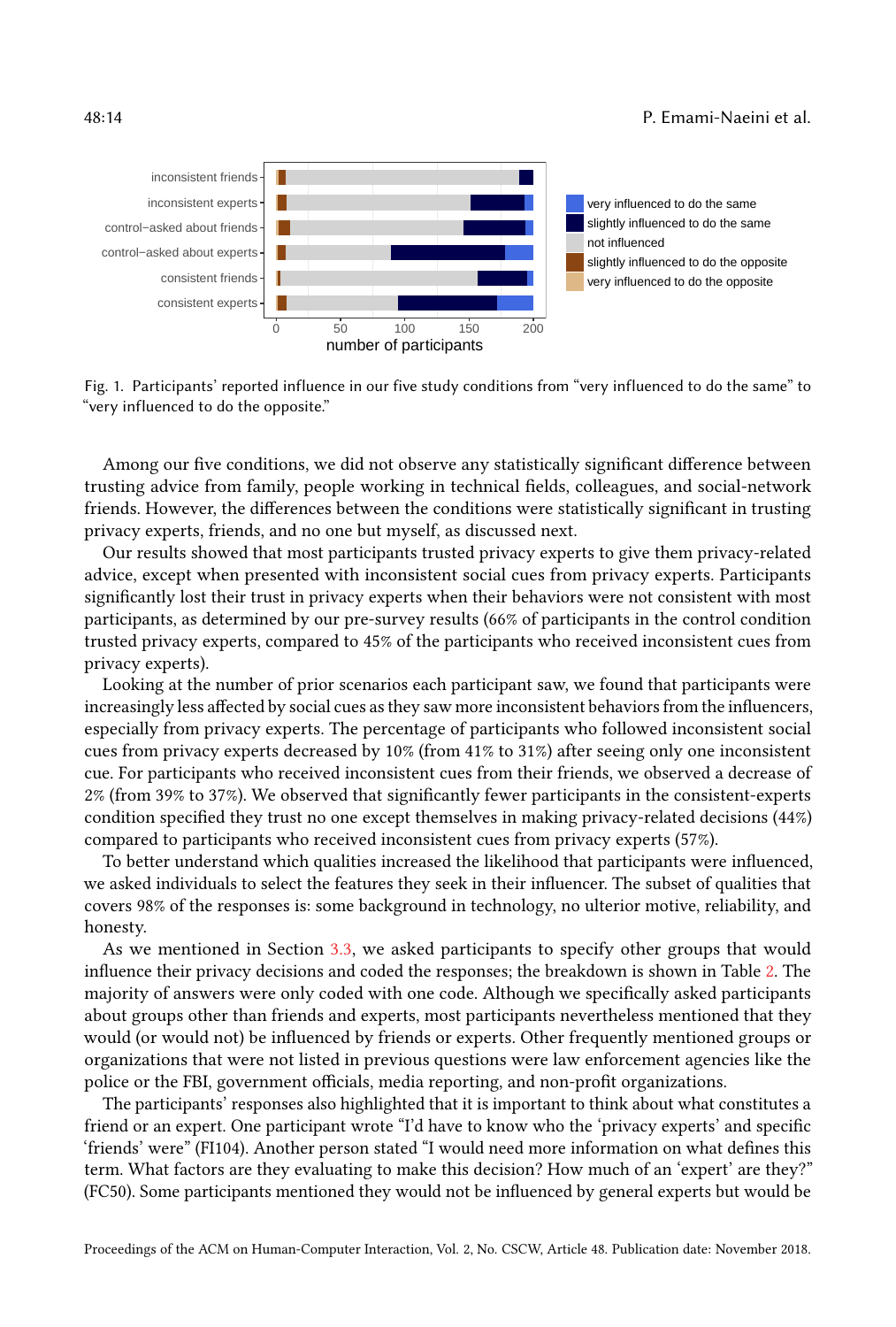influenced by domain-specific experts. Others further specified that they would be influenced only by "trusted" friends, or that it would matter whether those friends have experience with a specific technology. As one participant put it, "Friends would be the most influential because I interact with them the most and can hear directly how it affects their lives" (FI60).

A surprisingly large number of participants (178) mentioned family members as important influencers. Their responses mentioned that this includes "someone from the field," a sibling who works in the technology sector, and children who are more knowledgeable. Family members are also most trusted since, as one participant wrote, "they look out for my best interest and can be fully trusted" (EC145).

The fact that coworkers and bosses were mentioned in a number of responses is likely related to the fact that participants were presented with some scenarios that take place in a work environment. Here, for some participants, what "influencing" means seems to shift. One participant said, for example, that management would influence her decisions "because they can force you to do it as part of the job requirement" (EC7).

While the majority of participants replied in a neutral manner, many of those who said they make decisions without any influence (annotated with code "no one") used more negative wording to emphasize their autonomy with respect to questions of privacy. While there was no significant difference in sentiment between the conditions in general, the data shows differences in sentiment when comparing the responses on the annotation level across conditions. On average, all responses except those annotated with "no one" were classified as 16% negative, while the answers with the code "no one" were classified as having a negative sentiment in 62% of cases. Often, the participants with negative sentiments not only rejected the idea that they would be influenced by others in making privacy decisions, but also stressed that they would not allow any of the data collections because of what they seem to represent on a societal level. As one participant put it, "What influences me in these types of situations are the authors of books such as '1984' and 'Brave New World.' Nothing good comes of keeping a population under so much close surveillance" (FI57). Others emphasized their autonomy regarding questions of privacy with statements like "I believe in making decisions all on my own, not based on what others would do" (FC48).

#### <span id="page-14-0"></span>5 DISCUSSION

The literature shows that social cues serve as an effective approach to help people make informed privacy and security decisions [\[26,](#page-19-17) [33,](#page-19-18) [34\]](#page-19-19). Inspired by past work, we conducted a mixed-design study to test if and to what extent people are influenced by knowing the decisions of their friends or privacy experts in different scenarios. Our results indicated that social cues from both privacy experts and friends influence privacy-related decision making about IoT data collections. A number of factors impact the extent of this influence. For example, we found that a stronger social cue has more influence, especially in balanced scenarios that expose participants to a trade-off between risks and benefits.

#### 5.1 Privacy Experts or Friends?

This study focused on the impact of influence from friends and privacy experts. The wording that we used throughout our scenarios for friends was "friends who use this app," without specifying whether these are friends in real life or friends on social media. Future studies are needed to investigate which groups of friends are more influential than others.

In the current study, we asked participants what qualities would make them most likely to be influenced by a specific group of people. The most frequently mentioned qualities were having a background in technology and not having an ulterior motive. As supported both by prior research and our results, people are, in general, influenced by both privacy experts and their friends, but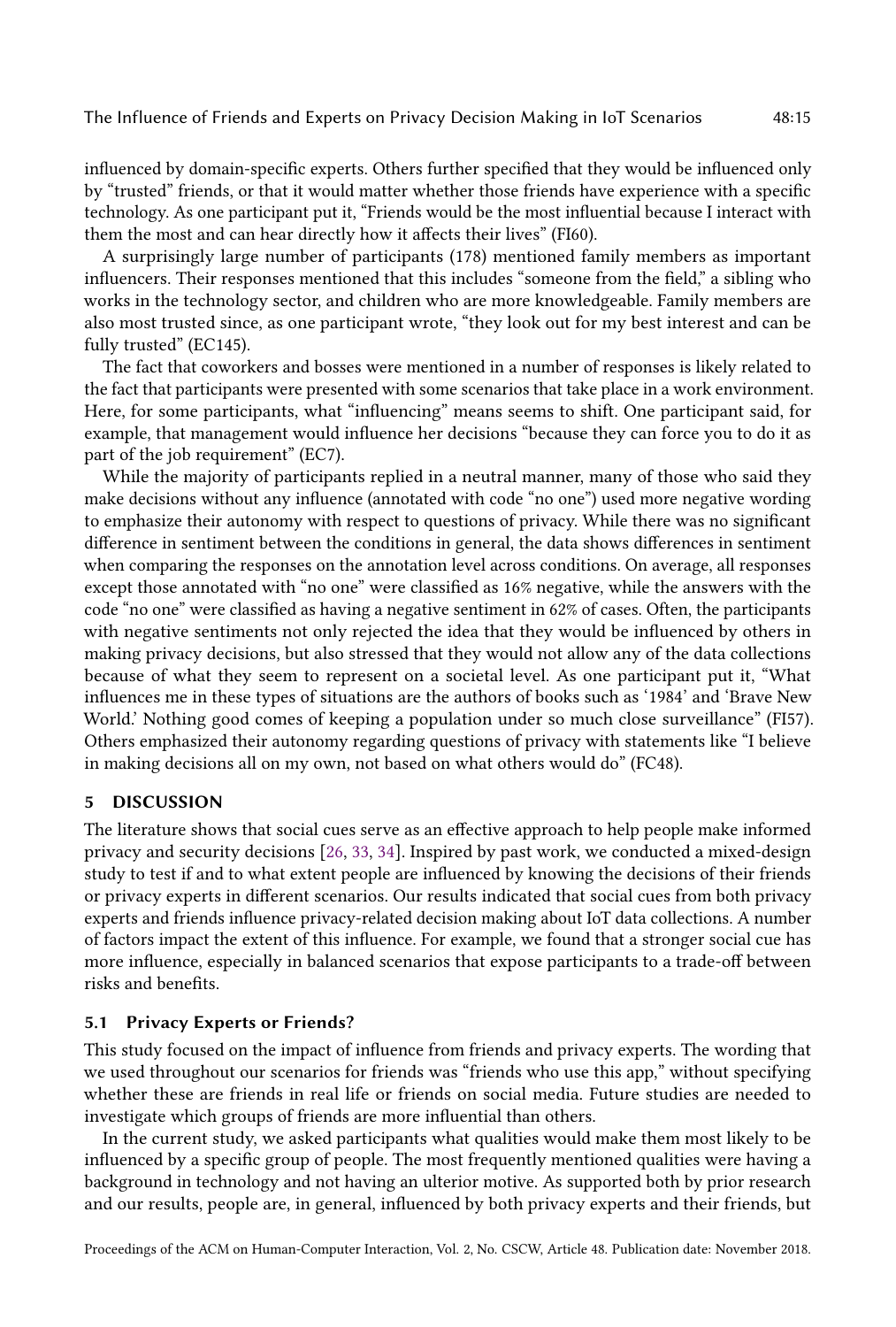differently by each group. We hypothesize that people believe that experts have the knowledge needed to make good privacy decisions related to IoT, but they believe their friends are less likely to have an ulterior motive. The trust people have in experts can be destroyed quickly: Our study participants lost trust in inconsistent social cues from privacy experts significantly faster than they lost trust in inconsistent cues from friends.

Although our analysis did not reveal a significant difference between the extent of the inferred influence of privacy experts and friends, our participants reported being influenced by privacy experts significantly more than by their friends. Also, participants noted that they are most influenced by the quality of having a technology background, which is usually more prevalent among privacy experts than among friends. A possible explanation for the lack of significant difference in inferred influence is a phenomenon called *expert effect*. Researchers have shown that people's confidence in their own opinions and decisions gradually increase as they are shown social cues from a group of experts [\[74\]](#page-21-1). Hence, when people share similar opinions with the experts, they may become less influenced over time by their social cues.

By examining the decision response time, we observed that receiving social cues from privacy experts and friends helped participants make decisions faster. While faster decision time might improve the perceived usability of privacy-choice interfaces and privacy-assistant tools, we must pay attention to the quality and credibility of the social cues. If a decision is made more easily because a user trusted the influencer, individuals may feel betrayed if the recommendation turns out to be against the user's best interest. As the number of daily privacy decisions increases, users may rely more on cues that can speed their decision making. Unlike review-based platforms such as Amazon, where people read other users' comments on a product before making purchasing decisions, people are unlikely to spend much time on each decision when they need to make a large number of real-time privacy-related decisions about pervasive IoT data collection. However, we could imagine a privacy assistant that included social cues as well as links to more information about risks and benefits. Such information might be particularly useful the first time someone encounters a new type of device that is collecting their data, or when they are surprised by the recommendation of the influencers.

#### 5.2 Wisdom of Crowds

"Wisdom of the crowd" refers to the phenomenon that a group of individuals is in aggregate more and better informed than most individuals [\[68\]](#page-21-18). Researchers have shown that when uncertain, people look to other people's opinions for information to form their own [\[25,](#page-19-1) [30\]](#page-19-6). As Allen observed, individuals may go along with decisions and beliefs that are expressed by the majority because they think that a crowd's opinion is more likely to be correct than theirs. In some situations, conformity is constructive and appropriate, while in other situations it is not [\[2\]](#page-18-8) and can even be detrimental [\[62\]](#page-21-19). In our study, we found that people are indeed influenced by social cues from the crowd (i.e., friends and privacy experts). However, crowds are not always wiser than individuals. Thus, we need to be careful about the crowds whose opinions we are collecting in order to present to people not to mislead users with incorrect or incomplete information. There are different factors that could make a crowd wiser and more accurate than individuals, including expertise and diversity [\[84\]](#page-21-20).

A better-informed crowd is likely to provide more useful information. Therefore, it is imperative for crowds to have some expertise and background in privacy and technology, which are also the qualities desired most by participants. Moreover, participants specifically mentioned that they want to know who the experts are and what their level of expertise is. Privacy assistants may leverage the expertise of the crowd in a variety of ways. One approach might be for developers to provide an option to users that allows them to choose the types of expertise and the crowds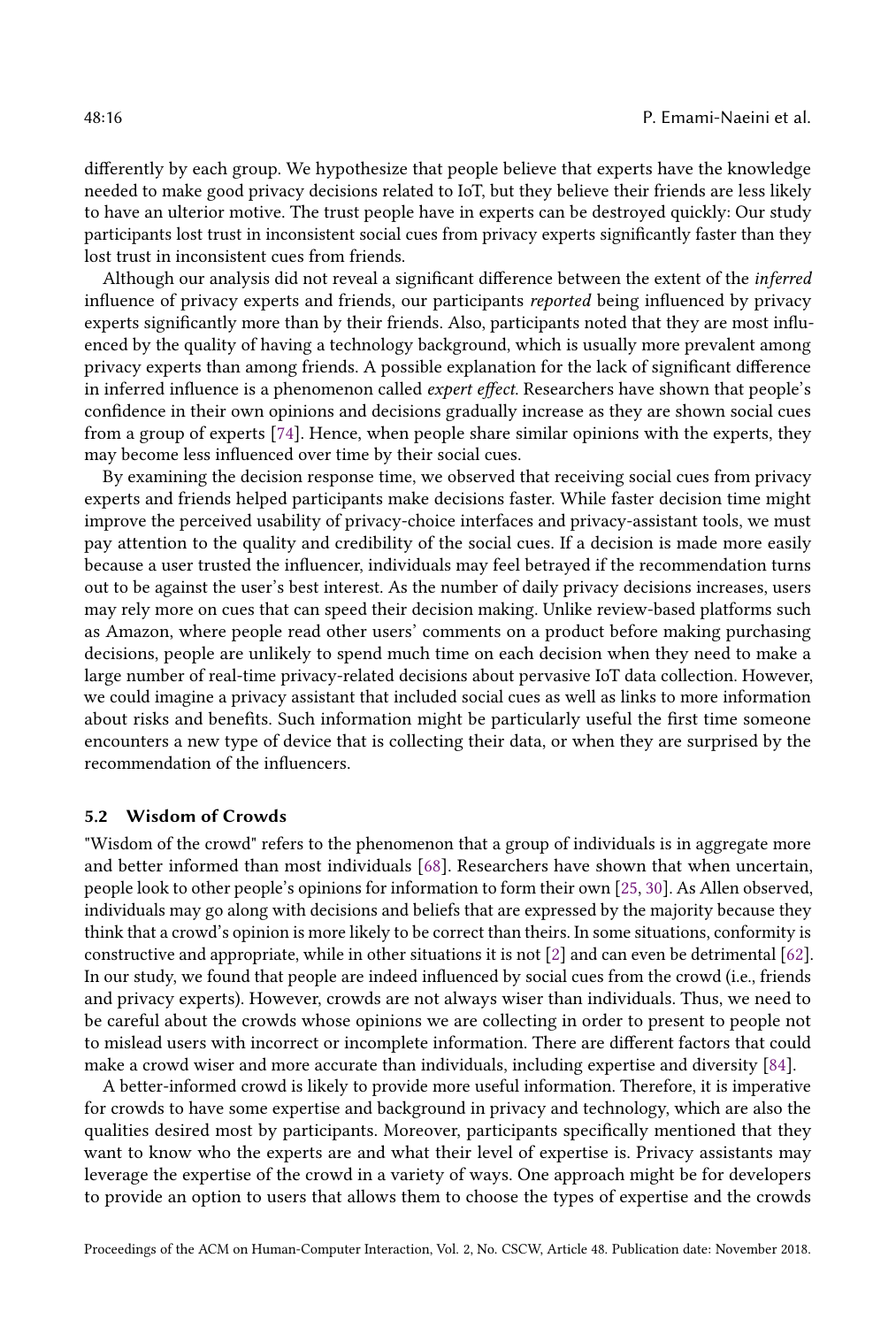The Influence of Friends and Experts on Privacy Decision Making in IoT Scenarios 48:17

from which they want to receive social cues. For instance, as repeatedly mentioned in the openended responses, some users trust social cues from non-profit organizations such as EFF or ACLU. There may be other users who want to receive cues from government officials. Another approach would be to incorporate a reputation system similar to Amazon's rating system. In addition, to participate as an expert, participants might be required to have some privacy and technologyrelated certifications, such as the Certified Information Privacy Technologist certification from the International Association of Privacy Professionals. Qualified experts could then be rated by other system users.

Another important factor to make a crowd wiser is diversity of opinions. Researchers from different fields have found benefit in having different viewpoints within a group [\[18,](#page-19-20) [21\]](#page-19-21) and reducing the redundancy of perspectives [\[14\]](#page-19-22). Presenting participants with diverse perspectives about a particular data collection and its risks and benefits gives them a broader understanding of the situation and helps them make more informed decisions. In our study, the consistency of (friends' or experts') opinions was a between-subjects factor, while a more diverse platform could include both consistent and inconsistent information.

#### 5.3 Social Influence in Action

Currently, there is no deployed privacy assistant platform that can give its users the ability to opt-out from various IoT data collection across many devices. Our findings provide guidance for the design of effective privacy assistants that can help users make more informed privacy decisions quickly.

In our study, social cues from privacy experts as well as friends influenced people in their decision making regarding IoT data-collection scenarios. However, we also found that this impact is dependent on factors such as the behavior of the influencer, task difficulty, consistency of the social cue, strength of the cue, and self-efficacy. We found that for the scenarios in which the benefits are generally seen to outweigh the risks, people are more influenced by cues from privacy experts, whereas in the scenarios in which the risk to the privacy is dominant, providing people with their friends' cues will have more impact. We also found that people are significantly more likely to be influenced when making decisions about balanced scenarios, which present clear trade-offs between benefits and risks. Other research about social influence has had similar findings [\[32\]](#page-19-23).

In addition, people will follow social cues significantly more when the influencer is acting consistently with the average response (87% will follow) than when they act inconsistently with the average (21% will follow). This observation is consistent with the term confirmation bias. In psychology, this phenomenon is defined as the tendency that people pay more attention to information confirming their own beliefs than information they disagree with [\[6,](#page-18-9) [75\]](#page-21-21). As shown in the literature, people cherry pick the advice from the crowd by focusing on the opinions that are consistent with their own [\[88\]](#page-22-4). From the wisdom-of-the-crowd point of view, this approach can be harmful as it will block people from incorporating the majority's perspective. Several explanations have been advanced for why people may resist being swayed by outside influence. For example, it has been shown that people can incorrectly believe that the average judgment in a crowd is no more informed than the average individual's. Holding this belief is significantly related to ignoring the opinions of other people [\[52\]](#page-20-22). Another reason why people give more weight to their initial decision is that they know the reasons for their own judgments, but not those behind judgments of the majority. Letting go of one's own judgments and changing one's opinions has been shown to be painful and cause regrets [\[82\]](#page-21-22). One way to alleviate this issue is to provide more detailed, yet not overwhelming, information about the decisions.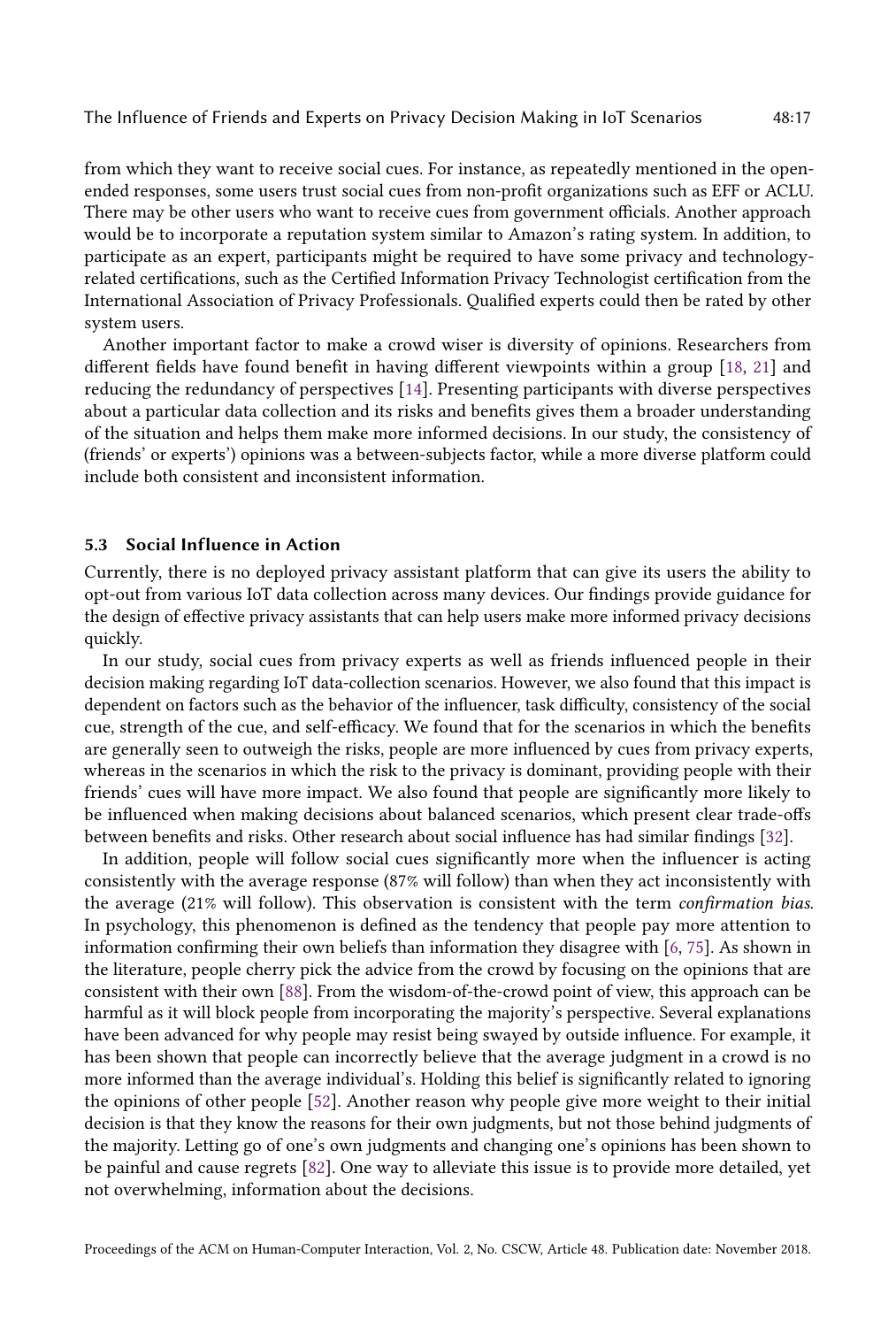Another important factor that affects the weight people place on other's opinions is the size of the crowd [\[66\]](#page-21-23). In other words, people are more influenced by larger crowds. This is something that should be taken into account by the designers of privacy assistants that provide social cues.

Self-efficacy has been shown to be a reason that people ignore influence from others. Self-efficacy makes people feel that it is unnecessary to yield to others' decisions [\[63\]](#page-21-24). We studied this factor and found that participants who expressed a desire to make decisions on their own were significantly less influenced by experts and friends.

The impact of a social cue is context dependent. There were several participants who said they were influenced by their colleagues in the work-related scenarios or influenced by the fire department in the scenarios in which we specifically mentioned fire-hazard prevention as the benefit.

Prior studies have shown that decisions about adopting new technologies are related to trust [\[31\]](#page-19-24), especially when facing uncertainty or risk [\[89\]](#page-22-5). Our results demonstrated that after being exposed to a sequence of cues which are inconsistent with the average behavior, participants lose trust in privacy experts faster than they lose trust in their friends. Many participants also expressed that, while they would listen to arguments, they want to be independent in their decision making sometimes with strong statements against a perceived bias in cues or towards anyone who would try to make the decision for them. This could be partly related to the current news cycle that is dominated by headlines about micro-targeting and companies trying to use personal data to influence web users. However, it also highlights the importance of developing trust in the influencers and the systems presenting the cues to counter potential negative perceptions.

#### <span id="page-17-0"></span>6 LIMITATIONS

We conducted our study using the Mechanical Turk platform. Although the demographic information of our sample of MTurkers was close to the average U.S. population, our sample was not representative of the U.S. population. For instance, MTurkers are both younger, more educated, and more privacy-sensitive than the overall U.S. population [\[44,](#page-20-23) [80\]](#page-21-25).

Researchers also worry that MTurkers do not devote full attention to the questions they are asked [\[35\]](#page-19-14). To mitigate this issue, we instrumented our surveys with attention check questions for each scenario. Upon examining participants' responses to the attention check questions and their response times, we confirmed the success of our approach. Despite all the limitations of the MTurk population, prior work has confirmed the reliability of the responses [\[13\]](#page-19-25). In addition, research has shown that the MTurk population exhibits the same decision making biases as the general population [\[35\]](#page-19-14).

Another limitation of this study was that we asked participants to imagine themselves in nine hypothetical data collection scenarios followed by social cues. The main reason that we applied the vignette-based methodology was to control the factors that we were interested in studying. We acknowledge that the context of the vignettes was not as detailed or realistic as real-life scenarios. However, we wanted to conduct a carefully controlled study and examine specific relevant factors in simplified data collection scenarios, whereas adding more context to the scenarios would have introduced some confounding factors that we could not control in our statistical analysis. Our study provided statistical evidence that social influence indeed plays an important role in privacy-related decision making. Now that we have demonstrated which effects exist in these scenarios, future work should explore richer and more realistic contexts.

The focus of our study was to understand the impact of social cues from friends and privacy experts. However, there are other interesting groups or individuals mentioned by our participants that are worth investigating in future studies, such as family members or colleagues.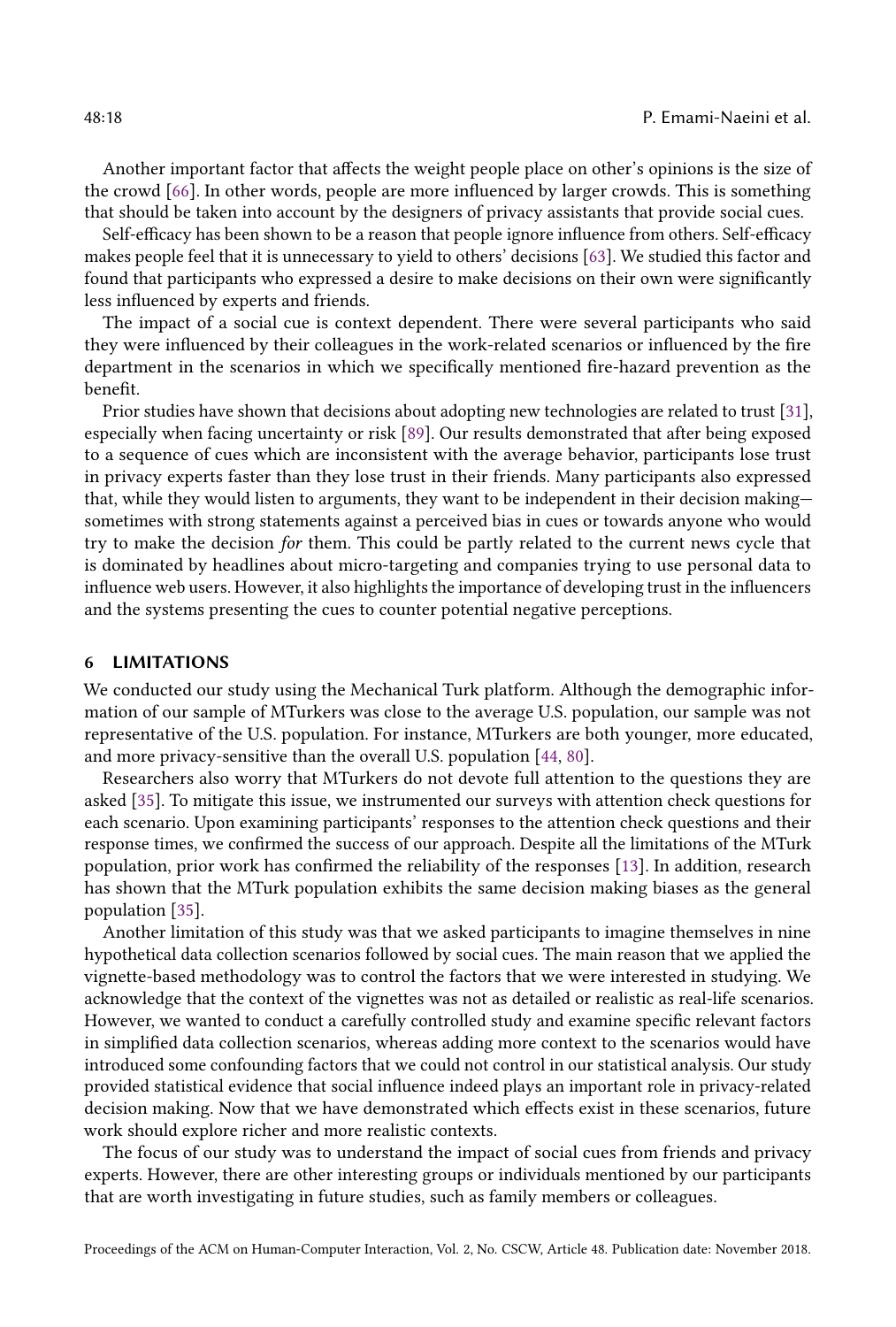The Influence of Friends and Experts on Privacy Decision Making in IoT Scenarios 48:19

Finally, the described data collections in our study were hypothetical, and hence did not impose any actual risk to the privacy of participants. Therefore, real-world concerns and decisions about IoT data collections may be different from reported behaviors based on perceived risks and benefits. Despite these limitations, we believe our results provide useful insights that can inform privacy assistant design.

# <span id="page-18-2"></span>7 CONCLUDING REMARKS

As IoT devices become more widespread and people confront choices about personal data collection, the number of decisions to be made may be overwhelming. In this paper, we explored the impact of social cues in helping people make faster, more informed decisions regarding their privacy. To understand how people will be influenced by social cues from privacy experts and friends, we conducted an online user study with 1000 Mechanical Turk participants, randomly assigned to five conditions. We presented each participant with nine hypothetical data collection scenarios. In four conditions, we showed participants what percentage of experts or friends allowed the data collection. In the fifth condition, we described the data collections without any additional information. Our statistical results confirmed the impact of social cues on people making privacy decisions. We also found that the extent of this influence is dependent on various factors such as the level of privacy protectiveness of influencers' decisions and the strength of the social cues. We believe our findings can inform the design of more effective privacy assistants.

## ACKNOWLEDGMENTS

This research has been supported in part by DARPA and the Air Force Research Laboratory under agreement number FA8750-15-2-0277. The US Government is authorized to reproduce and distribute reprints for Governmental purposes not withstanding any copyright notation thereon. Additional support has also been provided by Google. The views and conclusions contained herein are those of the authors and should not be interpreted as necessarily representing the official policies or endorsements, either expressed or implied, of DARPA, the Air Force Research Laboratory, Google, or the US Government. In addition, the authors would like to thank Professor Alex Davis and Professor Howard Seltman for providing insightful suggestions to improve the statistical methods used to analyze the data.

## REFERENCES

- <span id="page-18-5"></span>[1] Herman Aguinis and Kyle J Bradley. 2014. Best practice recommendations for designing and implementing experimental vignette methodology studies. Organizational Research Methods 17, 4 (2014), 351–371.
- <span id="page-18-8"></span>[2] Vernon L Allen. 1965. Situational factors In conformity1. In Advances in experimental social psychology. Vol. 2. Elsevier, 133–175.
- <span id="page-18-0"></span>[3] Vernon L Allen and John M Levine. 1971. Social support and conformity: The role of independent assessment of reality. Journal of Experimental Social Psychology 7, 1 (1971), 48–58.
- <span id="page-18-3"></span>[4] Solomon E Asch. 1956. Studies of independence and conformity: I. A minority of one against a unanimous majority. Psychological monographs: General and applied 70, 9 (1956), 1.
- <span id="page-18-6"></span>[5] Martina Balestra, Orit Shaer, Johanna Okerlund, Madeleine Ball, and Oded Nov. 2016. The Effect of Exposure to Social Annotation on Online Informed Consent Beliefs and Behavior. In Proceedings of the 19th ACM Conference on Computer-Supported Cooperative Work & Social Computing (CSCW '16). ACM, New York, NY, USA, 900–912. <https://doi.org/10.1145/2818048.2820012>
- <span id="page-18-9"></span>[6] Jonathan Baron. 2000. Thinking and deciding. Cambridge University Press.
- <span id="page-18-1"></span>[7] Robert S Baron, Joseph A Vandello, and Bethany Brunsman. 1996. The forgotten variable in conformity research: Impact of task importance on social influence. Journal of personality and social psychology 71, 5 (1996), 915.
- <span id="page-18-4"></span>[8] Christine Barter and Emma Renold. 1999. The use of vignettes in qualitative research. Social research update 25, 9 (1999), 1–6.
- <span id="page-18-7"></span>[9] Debjanee Barua, Judy Kay, and Cécile Paris. 2013. Viewing and controlling personal sensor data: what do users want?. In International Conference on Persuasive Technology. Springer, 15–26.

Proceedings of the ACM on Human-Computer Interaction, Vol. 2, No. CSCW, Article 48. Publication date: November 2018.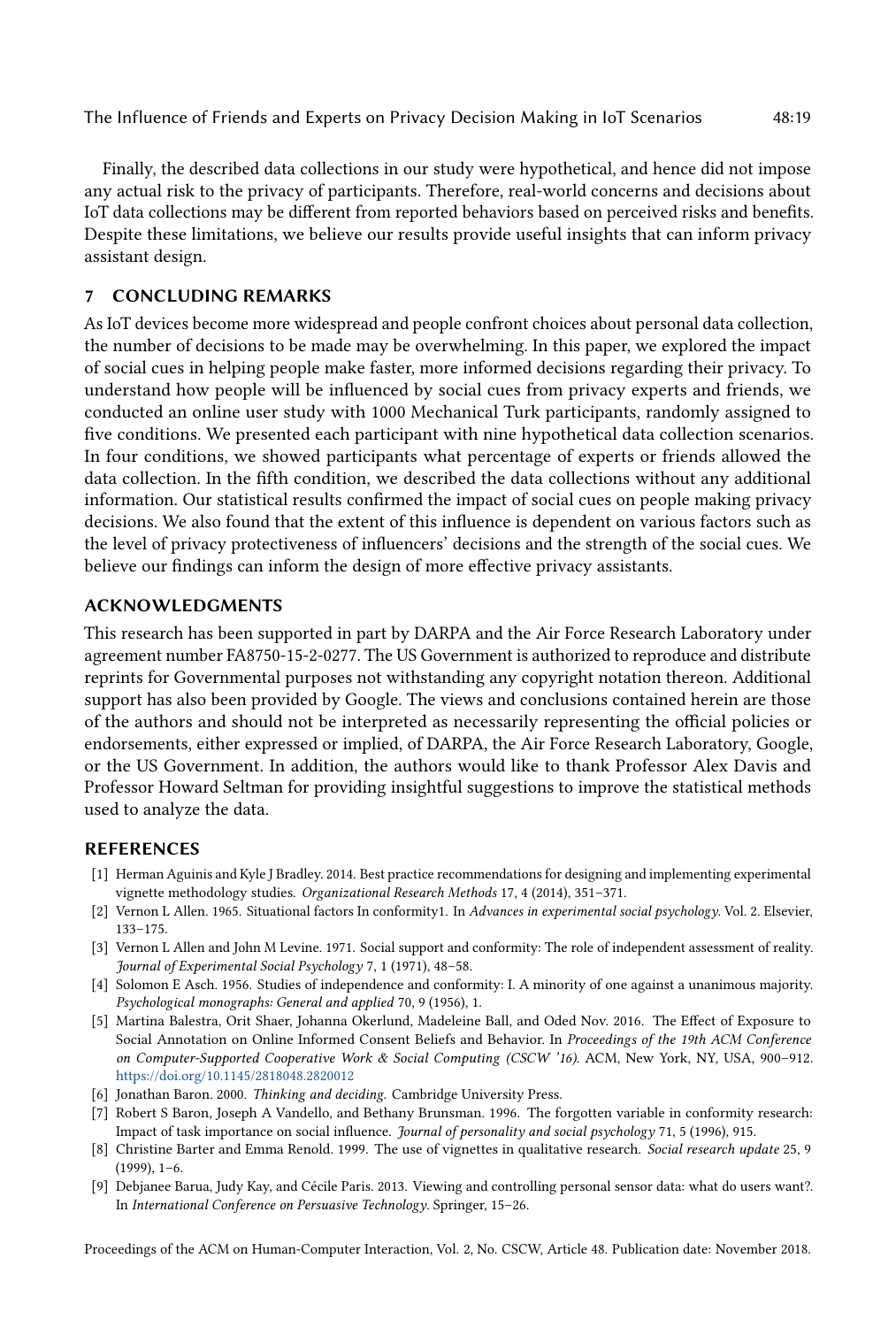#### 48:20 P. Emami-Naeini et al.

- <span id="page-19-15"></span>[10] Michael Benisch, Patrick Gage Kelley, Norman Sadeh, and Lorrie Faith Cranor. 2011. Capturing location-privacy preferences: quantifying accuracy and user-burden tradeoffs. Personal and Ubiquitous Computing 15, 7 (2011), 679–694.
- <span id="page-19-12"></span>[11] Andrew Besmer, Jason Watson, and Heather Richter Lipford. 2010. The Impact of Social Navigation on Privacy Policy Configuration. In Proceedings of the Sixth Symposium on Usable Privacy and Security (SOUPS '10). ACM, New York, NY, USA, Article 7, 10 pages. <https://doi.org/10.1145/1837110.1837120>
- <span id="page-19-2"></span>[12] Sushil Bikhchandani, David Hirshleifer, and Ivo Welch. 1992. A theory of fads, fashion, custom, and cultural change as informational cascades. Journal of political Economy 100, 5 (1992), 992–1026.
- <span id="page-19-25"></span>[13] Michael Buhrmester, Tracy Kwang, and Samuel D Gosling. 2011. Amazon's Mechanical Turk: A new source of inexpensive, yet high-quality, data? Perspectives on psychological science 6, 1 (2011), 3–5.
- <span id="page-19-22"></span>[14] Ronald S Burt. 2017. Structural holes versus network closure as social capital. In Social capital. Routledge, 31–56.
- <span id="page-19-3"></span>[15] Scott Camazine. 2003. Self-organization in biological systems. Princeton University Press.
- <span id="page-19-7"></span>[16] Richard Chow. 2017. The Last Mile for IoT Privacy. IEEE Security & Privacy 15, 6 (2017), 73–76. [https://doi.org/10.](https://doi.org/10.1109/MSP.2017.4251118) [1109/MSP.2017.4251118](https://doi.org/10.1109/MSP.2017.4251118)
- <span id="page-19-5"></span>[17] Robert B Cialdini and Noah J Goldstein. 2004. Social influence: Compliance and conformity. Annu. Rev. Psychol. 55 (2004), 591–621.
- <span id="page-19-20"></span>[18] Robert T Clemen and Robert L Winkler. 1986. Combining economic forecasts. Journal of Business & Economic Statistics 4, 1 (1986), 39–46.
- <span id="page-19-8"></span>[19] Janet Fagan Coleman, Robert R Blake, and Jane Srygley Mouton. 1958. Task difficulty and conformity pressures. The Journal of Abnormal and Social Psychology 57, 1 (1958), 120.
- <span id="page-19-4"></span>[20] Iain D Couzin, Christos C Ioannou, Güven Demirel, Thilo Gross, Colin J Torney, Andrew Hartnett, Larissa Conradt, Simon A Levin, and Naomi E Leonard. 2011. Uninformed individuals promote democratic consensus in animal groups. science 334, 6062 (2011), 1578–1580.
- <span id="page-19-21"></span>[21] Matthew A Cronin and Laurie R Weingart. 2007. Representational gaps, information processing, and conflict in functionally diverse teams. Academy of Management Review 32, 3 (2007), 761–773.
- <span id="page-19-0"></span>[22] Anupam Das, Martin Degeling, Daniel Smullen, and Norman Sadeh. 2018. Personalized Privacy Assistants for the Internet of Things. (2018).
- <span id="page-19-13"></span>[23] Sauvik Das, Adam D.I. Kramer, Laura A. Dabbish, and Jason I. Hong. 2015. The Role of Social Influence in Security Feature Adoption. In Proceedings of the 18th ACM Conference on Computer Supported Cooperative Work & Social Computing (CSCW '15). ACM, New York, NY, USA, 1416–1426. <https://doi.org/10.1145/2675133.2675225>
- <span id="page-19-16"></span>[24] Thomas H Davenport. 2013. Analytics in Healthcare and the Life Sciences: Strategies, Implementation Methods, and Best Practices. Pearson Education.
- <span id="page-19-1"></span>[25] Morton Deutsch and Harold B Gerard. 1955. A study of normative and informational social influences upon individual judgment. The journal of abnormal and social psychology 51, 3 (1955), 629.
- <span id="page-19-17"></span>[26] Paul DiGioia and Paul Dourish. 2005. Social navigation as a model for usable security. In Proceedings of the 2005 symposium on Usable privacy and security. ACM, 101–108.
- <span id="page-19-9"></span>[27] Nora A. Draper. 2017. From Privacy Pragmatist to Privacy Resigned: Challenging Narratives of Rational Choice in Digital Privacy Debates: Challenging Rational Choice in Digital Privacy Debates. Policy & Internet 9, 2 (June 2017), 232–251. <https://doi.org/10.1002/poi3.142>
- <span id="page-19-10"></span>[28] Janna Lynn Dupree, Richard Devries, Daniel M. Berry, and Edward Lank. 2016. Privacy Personas: Clustering Users via Attitudes and Behaviors Toward Security Practices. In Proceedings of the 2016 CHI Conference on Human Factors in Computing Systems (CHI '16). ACM, New York, NY, USA, 5228–5239. <https://doi.org/10.1145/2858036.2858214>
- <span id="page-19-11"></span>[29] Pardis Emami-Naeini, Sruti Bhagavatula, Hana Habib, Martin Degeling, Lujo Bauer, Lorrie Cranor, and Norman Sadeh. 2017. Privacy expectations and preferences in an IoT world. In SOUPS '17: Proceedings of the 13th Symposium on Usable Privacy and Security.
- <span id="page-19-6"></span>[30] Leon Festinger. 1954. A theory of social comparison processes. Human relations 7, 2 (1954), 117–140.
- <span id="page-19-24"></span>[31] David Gefen, Izak Benbasat, and Paula Pavlou. 2008. A research agenda for trust in online environments. Journal of Management Information Systems 24, 4 (2008), 275–286.
- <span id="page-19-23"></span>[32] Francesca Gino and Don A Moore. 2007. Effects of task difficulty on use of advice. Journal of Behavioral Decision Making 20, 1 (2007), 21–35.
- <span id="page-19-18"></span>[33] Jeremy Goecks, W Keith Edwards, and Elizabeth D Mynatt. 2009. Challenges in supporting end-user privacy and security management with social navigation. In Proceedings of the 5th Symposium on Usable Privacy and Security. ACM, 5.
- <span id="page-19-19"></span>[34] Jeremy Goecks and Elizabeth D Mynatt. 2005. Supporting privacy management via community experience and expertise. In Communities and Technologies 2005. Springer, 397–417.
- <span id="page-19-14"></span>[35] Joseph K Goodman, Cynthia E Cryder, and Amar Cheema. 2013. Data collection in a flat world: The strengths and weaknesses of Mechanical Turk samples. Journal of Behavioral Decision Making 26, 3 (2013), 213-224.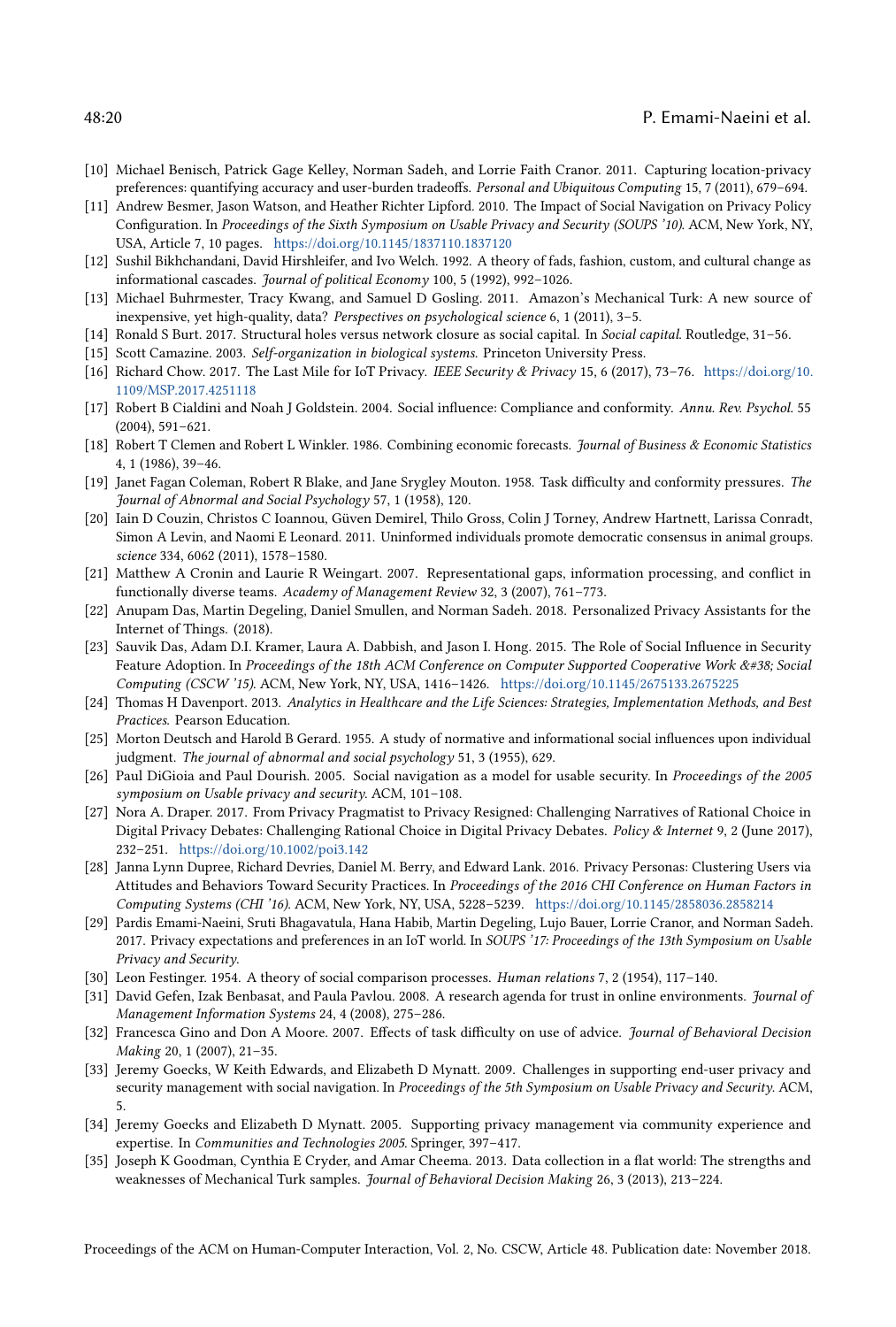- <span id="page-20-1"></span>[36] Nigel Harvey and Ilan Fischer. 1997. Taking advice: Accepting help, improving judgment, and sharing responsibility. Organizational Behavior and Human Decision Processes 70, 2 (1997), 117–133.
- <span id="page-20-5"></span>[37] Chip Heath, Richard P Larrick, and Joshua Klayman. 1998. Cognitive repairs: How organizational practices can compensate for individual shortcomings. In Review of Organizational Behavior. Citeseer.
- <span id="page-20-18"></span>[38] Paul Hewson. 2016. Statistical Rethinking: a Bayesian Course with Examples in R and Stan R. McElreath, 2015 Boca Raton Chapman and Hall-CRC 470 pp.,£ 60.99 ISBN 978-1-482-25344-3. Journal of the Royal Statistical Society: Series A (Statistics in Society) 179, 4 (2016), 1131–1132.
- <span id="page-20-17"></span>[39] Bert H Hodges, Benjamin R Meagher, Daniel J Norton, Ryan McBain, and Ariane Sroubek. 2014. Speaking from ignorance: Not agreeing with others we believe are correct. Journal of Personality and Social Psychology 106, 2 (2014), 218.
- <span id="page-20-21"></span>[40] David W Hosmer Jr, Stanley Lemeshow, and Rodney X Sturdivant. 2013. Applied logistic regression. Vol. 398. John Wiley & Sons.
- <span id="page-20-3"></span>[41] Arthur Jenness. 1932. The role of discussion in changing opinion regarding a matter of fact. The Journal of Abnormal and Social Psychology 27, 3 (1932), 279.
- <span id="page-20-2"></span>[42] Helmut Jungermann and Katrin Fischer. 2005. Using expertise and experience for giving and taking advice. The routines of decision making (2005), 157–173.
- <span id="page-20-19"></span>[43] Joseph B Kadane and Nicole A Lazar. 2004. Methods and Criteria for Model Selection. J. Amer. Statist. Assoc. 99, 465 (2004), 279–290. <https://doi.org/10.1198/016214504000000269> arXiv[:https://doi.org/10.1198/016214504000000269](http://arxiv.org/abs/https://doi.org/10.1198/016214504000000269)
- <span id="page-20-23"></span>[44] Ruogu Kang, Stephanie Brown, Laura Dabbish, and Sara Kiesler. 2014. Privacy attitudes of mechanical turk workers and the us public. In Symposium on Usable Privacy and Security (SOUPS), Vol. 4. 1.
- <span id="page-20-4"></span>[45] Herbert C Kelman. 1958. Compliance, identification, and internalization three processes of attitude change. Journal of conflict resolution 2, 1 (1958), 51–60.
- <span id="page-20-12"></span>[46] Predrag Klasnja, Sunny Consolvo, Tanzeem Choudhury, Richard Beckwith, and Jeffrey Hightower. 2009. Exploring privacy concerns about personal sensing. In International Conference on Pervasive Computing. Springer, 176–183.
- <span id="page-20-7"></span>[47] B. P. Knijnenburg. 2017. Privacy? I CanâĂŹt Even! Making a Case for User-Tailored Privacy. IEEE Security & Privacy 15, 4 (2017), 62–67. <doi.ieeecomputersociety.org/10.1109/MSP.2017.3151331>
- <span id="page-20-10"></span>[48] Joseph A. Konstan and John Riedl. 2003. Designing Information Spaces. Springer-Verlag, London, UK, UK, Chapter Collaborative Filtering: Supporting Social Navigation in Large, Crowded Infospaces, 43–82. [http://dl.acm.org/citation.](http://dl.acm.org/citation.cfm?id=937956.937959) [cfm?id=937956.937959](http://dl.acm.org/citation.cfm?id=937956.937959)
- <span id="page-20-6"></span>[49] Ponnurangam Kumaraguru and Lorrie Cranor. 2005. Privacy indexes : a survey of Westin's studies. Institute for Software Research (Jan. 2005). <http://repository.cmu.edu/isr/856>
- <span id="page-20-20"></span>[50] J. Richard Landis and Gary G. Koch. 1977. The Measurement of Observer Agreement for Categorical Data. Biometrics 33, 1 (March 1977), 159. <https://doi.org/10.2307/2529310>
- <span id="page-20-11"></span>[51] Marc Langheinrich. 2002. A Privacy Awareness System for Ubiquitous Computing Environments. In Proceedings of the 4th International Conference on Ubiquitous Computing (UbiComp '02). Springer-Verlag, London, UK, UK, 237–245. <http://dl.acm.org/citation.cfm?id=647988.741491>
- <span id="page-20-22"></span>[52] Richard P Larrick and Jack B Soll. 2006. Intuitions about combining opinions: Misappreciation of the averaging principle. Management science 52, 1 (2006), 111–127.
- <span id="page-20-0"></span>[53] Bibb Latané. 1981. The psychology of social impact. American psychologist 36, 4 (1981), 343.
- <span id="page-20-13"></span>[54] Scott Lederer, Jennifer Mankoff, and Anind K Dey. 2003. Who wants to know what when? privacy preference determinants in ubiquitous computing. In CHI'03 extended abstracts on Human factors in computing systems. ACM, 724–725.
- <span id="page-20-14"></span>[55] Hosub Lee and Alfred Kobsa. 2016. Understanding user privacy in Internet of Things environments. In Internet of Things (WF-IoT), 2016 IEEE 3rd World Forum on. IEEE, 407–412.
- <span id="page-20-8"></span>[56] Hosub Lee and Alfred Kobsa. 2017. Privacy preference modeling and prediction in a simulated campuswide IoT environment. In 2017 IEEE International Conference on Pervasive Computing and Communications, PerCom 2017, Hawaii, USA, March 13-17, 2017. 276–285.
- <span id="page-20-15"></span>[57] Hosub Lee and Alfred Kobsa. 2017. Privacy preference modeling and prediction in a simulated campuswide IoT environment. In Pervasive Computing and Communications (PerCom), 2017 IEEE International Conference on. IEEE, 276–285.
- <span id="page-20-9"></span>[58] Linda Lee, JoongHwa Lee, Serge Egelman, and David Wagner. [n. d.]. Information Disclosure Concerns in The Age of Wearable Computing. In Proceedings of the NDSS Workshop on Usable Security, USEC 2016, Internet Society. February 10, 2016.
- <span id="page-20-16"></span>[59] Jialiu Lin, Shahriyar Amini, Jason I Hong, Norman Sadeh, Janne Lindqvist, and Joy Zhang. 2012. Expectation and purpose: understanding users' mental models of mobile app privacy through crowdsourcing. In Proceedings of the 2012 ACM Conference on Ubiquitous Computing. ACM, 501–510.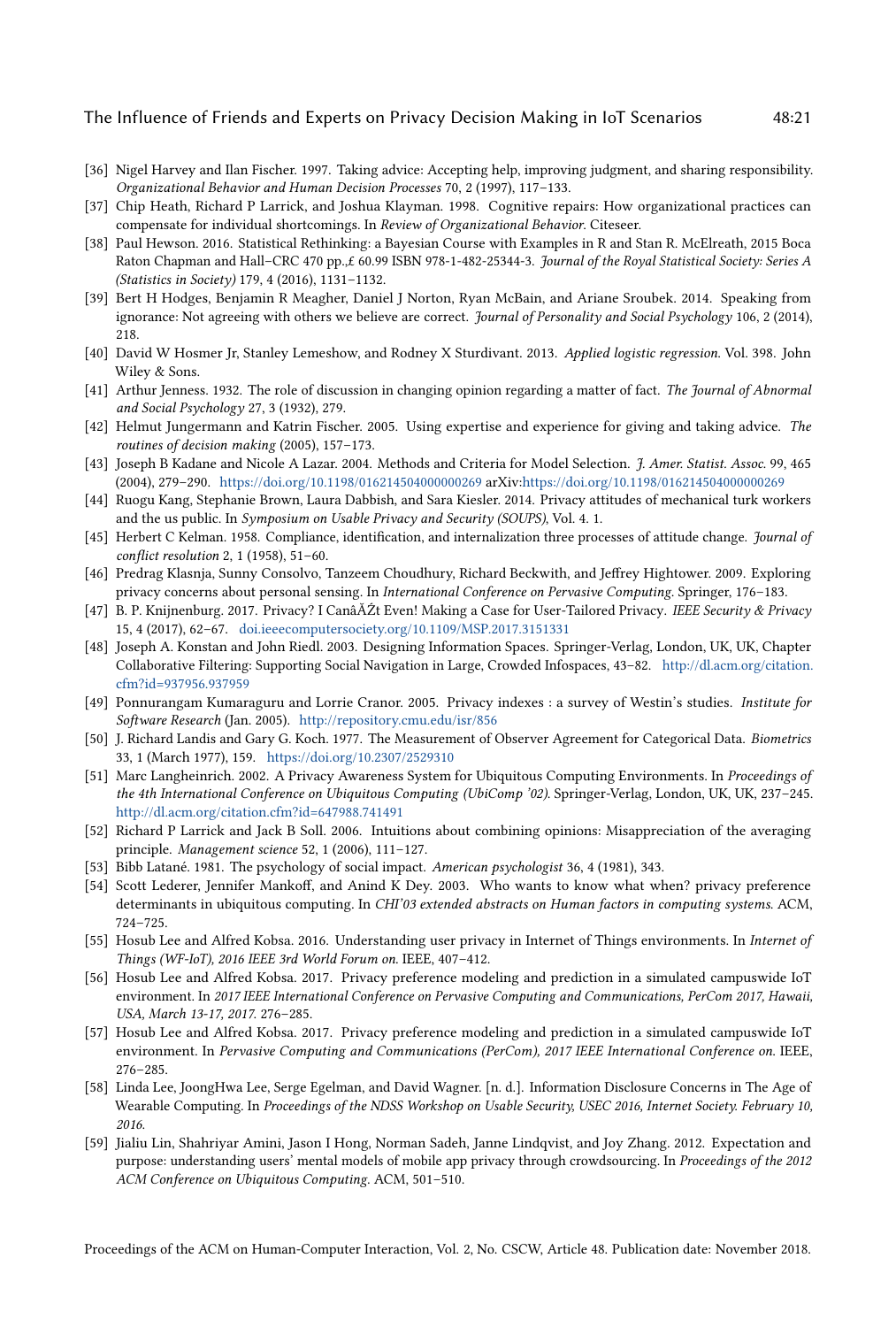#### 48:22 P. Emami-Naeini et al.

- <span id="page-21-9"></span>[60] Bin Liu, Mads Schaarup Andersen, Florian Schaub, Hazim Almuhimedi, Shikun Zhang, Norman M. Sadeh, Yuvraj Agarwal, and Alessandro Acquisti. 2016. Follow My Recommendations: A Personalized Privacy Assistant for Mobile App Permissions. In Twelfth Symposium on Usable Privacy and Security, SOUPS 2016, Denver, CO, USA, June 22-24, 2016. 27–41. <https://www.usenix.org/conference/soups2016/technical-sessions/presentation/liu>
- <span id="page-21-17"></span>[61] Steson Lo and Sally Andrews. 2015. To transform or not to transform: Using generalized linear mixed models to analyse reaction time data. Frontiers in Psychology 6 (2015), 1171.
- <span id="page-21-19"></span>[62] Jan Lorenz, Heiko Rauhut, Frank Schweitzer, and Dirk Helbing. 2011. How social influence can undermine the wisdom of crowd effect. Proceedings of the National Academy of Sciences 108, 22 (2011), 9020–9025.
- <span id="page-21-24"></span>[63] Todd Lucas, Sheldon Alexander, Ira J Firestone, and Boris B Baltes. 2006. Self-efficacy and independence from social influence: Discovery of an efficacy–difficulty effect. Social Influence 1, 1 (2006), 58–80.
- <span id="page-21-8"></span>[64] Diane M Mackie. 1987. Systematic and nonsystematic processing of majority and minority persuasive communications. Journal of Personality and Social Psychology 53, 1 (1987), 41.
- <span id="page-21-16"></span>[65] Kathleen M. MacQueen, Eleanor McLellan, Kelly Kay, and Bobby Milstein. 1998. Codebook Development for Team-Based Qualitative Analysis. CAM Journal 10, 2 (May 1998), 31–36. <https://doi.org/10.1177/1525822X980100020301>
- <span id="page-21-23"></span>[66] Albert E Mannes. 2009. Are we wise about the wisdom of crowds? The use of group judgments in belief revision. Management Science 55, 8 (2009), 1267–1279.
- <span id="page-21-6"></span>[67] Robin Martin, Antonis Gardikiotis, and Miles Hewstone. 2002. Levels of consensus and majority and minority influence. European Journal of Social Psychology 32, 5 (2002), 645–665.
- <span id="page-21-18"></span>[68] Pavlin Mavrodiev, Claudio J Tessone, and Frank Schweitzer. 2012. Effects of social influence on the wisdom of crowds. arXiv preprint arXiv:1204.3463 (2012).
- <span id="page-21-4"></span>[69] Pavlin Mavrodiev, Claudio J Tessone, and Frank Schweitzer. 2013. Quantifying the effects of social influence. Scientific reports 3 (2013), 1360.
- <span id="page-21-0"></span>[70] Alex Mayle, Neda Hajiakhoond Bidoki, Sina Masnadi, Ladislau Boeloeni, and Damla Turgut. 2017. Investigating the Value of Privacy within the Internet of Things. In GLOBECOM 2017-2017 IEEE Global Communications Conference. IEEE, 1–6.
- <span id="page-21-12"></span>[71] Tamir Mendel and Eran Toch. 2017. Susceptibility to Social Influence of Privacy Behaviors: Peer Versus Authoritative Sources. In Proceedings of the 2017 ACM Conference on Computer Supported Cooperative Work and Social Computing (CSCW '17). ACM, New York, NY, USA, 581–593. <https://doi.org/10.1145/2998181.2998323>
- <span id="page-21-5"></span>[72] Dar Meshi, Guido Biele, Christoph W Korn, and Hauke R Heekeren. 2012. How expert advice influences decision making. PLoS One 7, 11 (2012), e49748.
- <span id="page-21-11"></span>[73] A. Morton and M. A. Sasse. 2014. Desperately seeking assurances: Segmenting users by their information-seeking preferences. In 2014 Twelfth Annual International Conference on Privacy, Security and Trust. 102–111. [https://doi.org/](https://doi.org/10.1109/PST.2014.6890929) [10.1109/PST.2014.6890929](https://doi.org/10.1109/PST.2014.6890929)
- <span id="page-21-1"></span>[74] Mehdi Moussaid, Simon Garnier, Guy Theraulaz, and Dirk Helbing. 2009. Collective information processing and pattern formation in swarms, flocks, and crowds. Topics in Cognitive Science 1, 3 (2009), 469-497.
- <span id="page-21-21"></span>[75] Raymond S Nickerson. 1998. Confirmation bias: A ubiquitous phenomenon in many guises. Review of general psychology 2, 2 (1998), 175.
- <span id="page-21-10"></span>[76] Helen Nissenbaum. 2004. Privacy as Contextual Integrity. Washington Law Review 79 (2004), 119. [http://nyu.edu/](http://nyu.edu/projects/nissenbaum/papers/washingtonlawreview.pdf) [projects/nissenbaum/papers/washingtonlawreview.pdf](http://nyu.edu/projects/nissenbaum/papers/washingtonlawreview.pdf)
- <span id="page-21-15"></span>[77] Gabriele Paolacci, Jesse Chandler, and Panagiotis G Ipeirotis. 2010. Running experiments on amazon mechanical turk. (2010).
- <span id="page-21-13"></span>[78] Sameer Patil, Xinru Page, and Alfred Kobsa. 2011. With a little help from my friends: can social navigation inform interpersonal privacy preferences?. In Proceedings of the 2011 ACM Conference on Computer Supported Cooperative Work, CSCW 2011, Hangzhou, China, March 19-23, 2011. 391–394. <https://doi.org/10.1145/1958824.1958885>
- <span id="page-21-14"></span>[79] Paul Resnick, Ko Kuwabara, Richard Zeckhauser, and Eric Friedman. 2000. Reputation Systems. Commun. ACM 43, 12 (Dec. 2000), 45–48. <https://doi.org/10.1145/355112.355122>
- <span id="page-21-25"></span>[80] Joel Ross, Andrew Zaldivar, Lilly Irani, and Bill Tomlinson. 2009. Who are the Turkers? Worker Demographics in Amazon Mechanical Turk. (01 2009).
- <span id="page-21-7"></span>[81] Muzafer Sherif. 1935. A study of some social factors in perception. Archives of Psychology (Columbia University) (1935).
- <span id="page-21-22"></span>[82] Jack B Soll and Albert E Mannes. 2011. Judgmental aggregation strategies depend on whether the self is involved. International Journal of Forecasting 27, 1 (2011), 81–102.
- <span id="page-21-2"></span>[83] Erin L Spottswood and Jeffrey T Hancock. 2017. Should I share that? Prompting social norms that influence privacy behaviors on a social networking site. Journal of Computer-Mediated Communication 22, 2 (2017), 55-70.
- <span id="page-21-20"></span>[84] James Surowiecki. 2005. The wisdom of crowds. Anchor.
- <span id="page-21-3"></span>[85] Ulf Toelch, Marjolijn J van Delft, Matthew J Bruce, Rogier Donders, Marius TH Meeus, and Simon M Reader. 2009. Decreased environmental variability induces a bias for social information use in humans. Evolution and Human Behavior 30, 1 (2009), 32–40.

Proceedings of the ACM on Human-Computer Interaction, Vol. 2, No. CSCW, Article 48. Publication date: November 2018.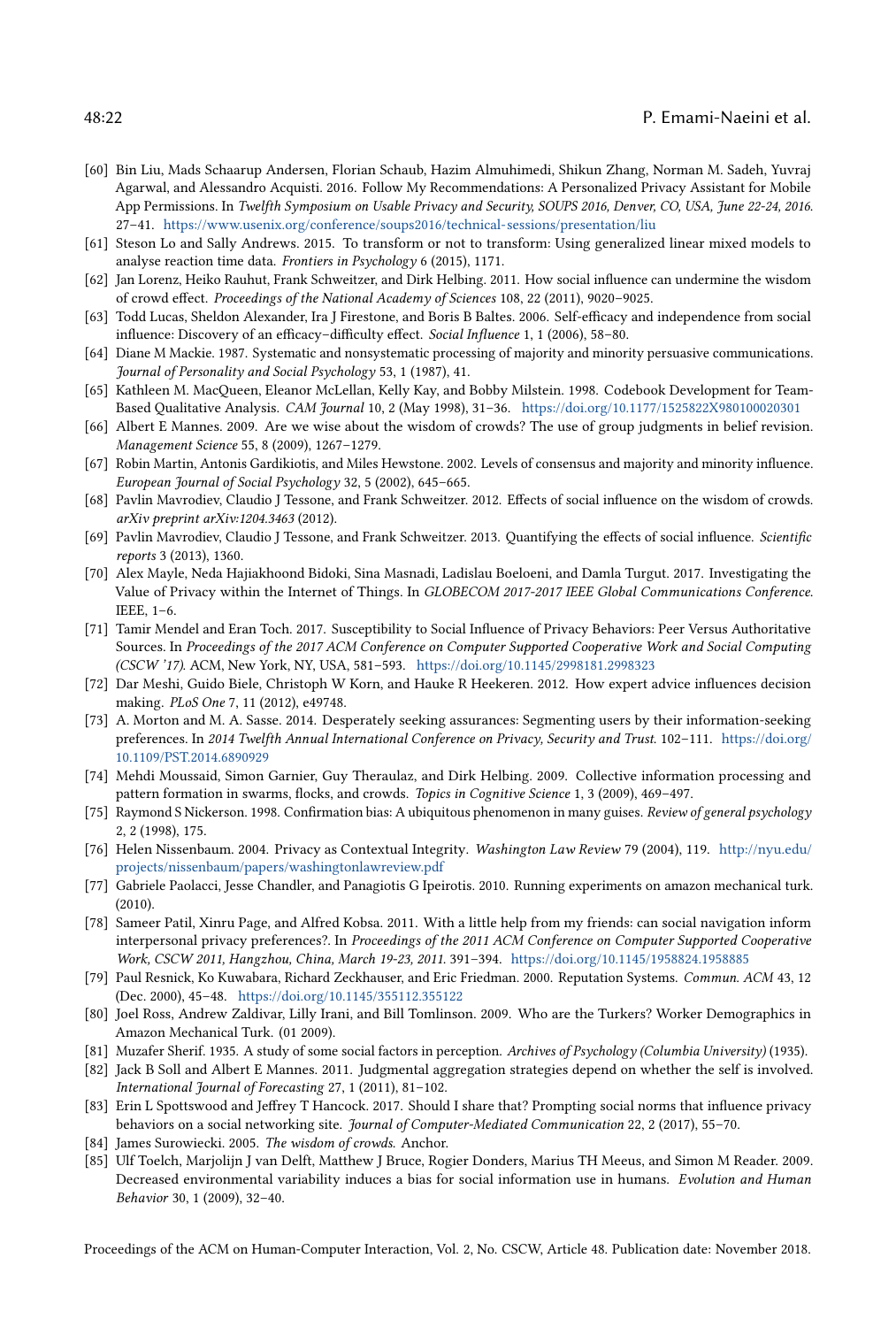- 
- <span id="page-22-1"></span>[86] Ilaria Torre, Odnan Ref Sanchez, Frosina Koceva, and Giovanni Adorni. 2018. Supporting users to take informed decisions on privacy settings of personal devices. Personal and Ubiquitous Computing 22, 2 (2018), 345-364.
- <span id="page-22-3"></span>[87] Trisha Van Zandt and Roger Ratcliff. 1995. Statistical mimicking of reaction time data: Single-process models, parameter variability, and mixtures. Psychonomic Bulletin & Review 2, 1 (1995), 20–54.
- <span id="page-22-4"></span>[88] Ilan Yaniv and Eli Kleinberger. 2000. Advice taking in decision making: Egocentric discounting and reputation formation. Organizational behavior and human decision processes 83, 2 (2000), 260–281.
- <span id="page-22-5"></span>[89] Tao Zhou. 2011. An empirical examination of initial trust in mobile banking. Internet Research 21, 5 (2011), 527–540.
- <span id="page-22-0"></span>[90] Jan Henrik Ziegeldorf, Oscar Garcia Morchon, and Klaus Wehrle. 2014. Privacy in the Internet of Things: threats and challenges. Security and Communication Networks 7, 12 (2014), 2728–2742.

# Appendices

# <span id="page-22-2"></span>A SURVEY SCENARIOS

The following is the list of scenarios that were presented to the participants in the control condition. We had three allow scenarios  $(A1 - A3)$ , three deny scenarios  $(D1 - D3)$ , and three balanced scenarios (B1 – B3). The actual order of the scenarios were randomized for each participant.

- (A1) You are at a department store. This message is displayed on your smartphone: This store has temperature sensors that check for abnormal temperatures, which indicate potential hazards, e.g., fire. This data will be kept for one day.
- (A2) You are at work. This message is displayed on your smartphone: This building has temperature sensors that check for abnormal temperatures, which indicate potential hazards, e.g., fire. This data will be kept for one day.
- (A3) You are at a library. This message is displayed on your smartphone: This library has presence sensors in each room that are used to determine when to switch the lights on and off to reduce costs and save energy. This data will be kept until the room is no longer occupied.
- (D1) You are at a department store. This message is displayed on your smartphone: This store has a facial recognition system that takes pictures of customers' faces automatically as they enter the store in order to identify returning customers. This method is used to keep track of your orders and make suggestions based on your purchasing habits. Your picture will never be deleted.
- (D2) You are at a library. This message is displayed on your smartphone: This library has an iris scanner that scans customers' irises automatically as they enter the library in order to identify returning visitors. This is used to keep track of your visits and make suggestions based on your habits. Your iris scan will never be deleted.
- (D3) You are in a public restroom. This message is displayed on your smartphone: This restroom has cameras that are recording video of the entire room. The video is shared with law enforcement to improve public safety. This video will never be deleted.
- (B1) You are at the library. This message is displayed on your smartphone: Your smartwatch is keeping track of your specific position. Your position is used by the smartwatch to determine possible escape routes in the case of an emergency. This data will never be deleted.
- (B2) You are at work. This message is displayed on your smartphone: This building uses fingerprint scanners instead of keys to unlock office doors and the break room door. This data is also used to track where employees are in the building. Your fingerprint data will never be deleted.
- (B3) You are in a public restroom. This message is displayed on your smartphone: This restroom has presence sensors to detect whether someone is present. This data is shared with law enforcement to improve public safety and they will keep it for one year.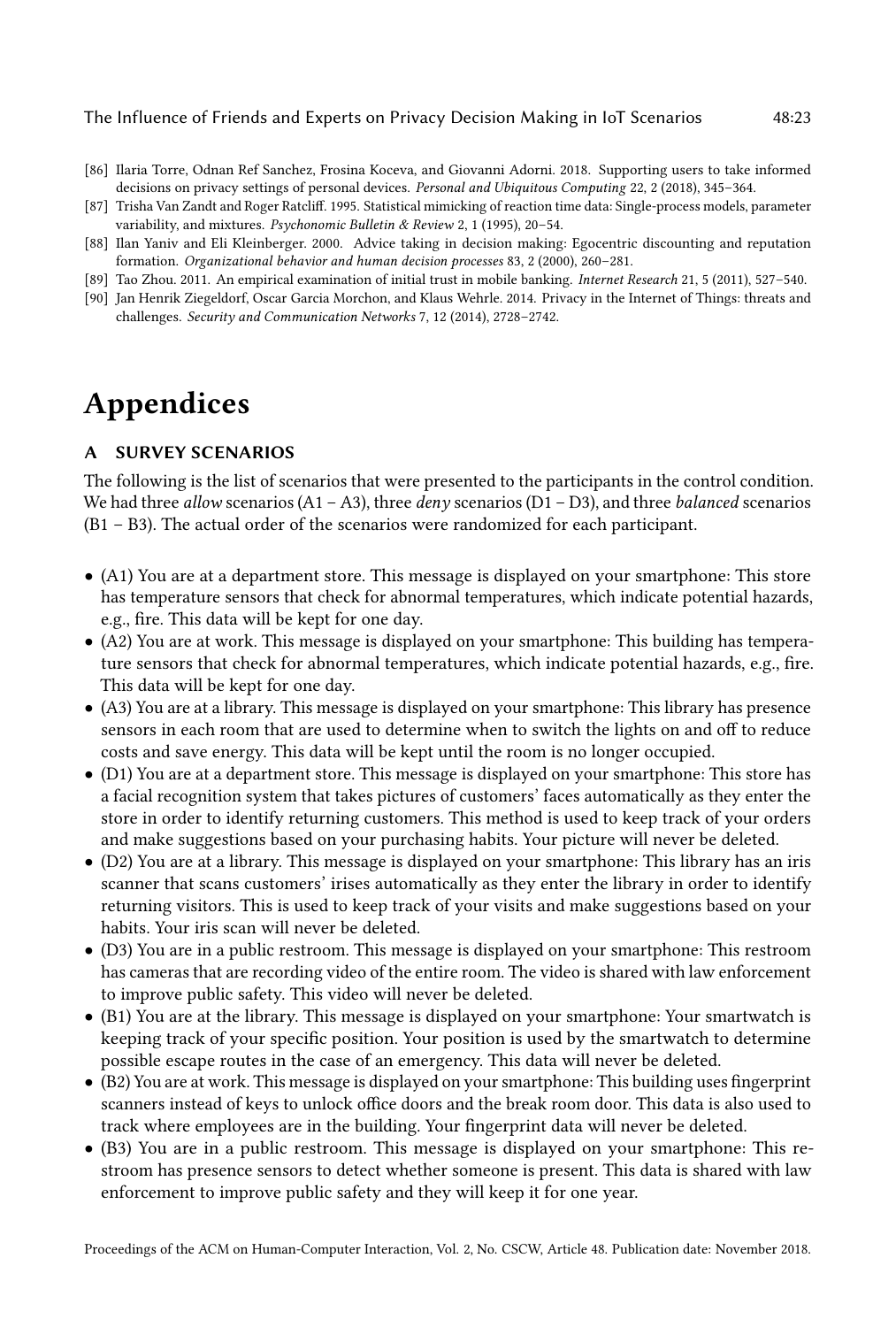# B SAMPLE SURVEY QUESTIONS

These are the questions that we asked the participants in the experimental condition, which included consistent social cues from privacy experts in the scenarios. Here is a sample scenario in this condition:

• (A1) You are at a department store. This message is displayed on your smartphone: This store has temperature sensors that check for abnormal temperatures, which indicate potential hazards, e.g., fire. This data will be kept for one day. More than 85% of privacy experts allowed this data collection.

# <span id="page-23-0"></span>B.1 Questions Posed at the End of Each Scenario

- Q1. What type of data is being collected in the scenario? (In three scenarios, we asked about the data type with the following choices: video, audio, specific position, presence, temperature, fingerprint, image of iris, image of face, and other (please specify). In three other scenarios, we asked about the location of data collection with the following choices: coffee shop, workplace, home, library, public restroom, school, department store, and other (please specify). In the remaining three scenarios, we asked about the retention time and the choices were: 1 day, 1 week, 6 months, 1 year, until the room is no longer occupied, until you leave, until the end of the shift, it will never be deleted, and other (please specify).)
- Q2. If you had the choice, would you allow or deny this data collection? (choices: allow, probably allow, probably deny, and deny)
- Q3. (If the answer to Q2 is allow or probably allow) Why would you allow this data collection? (check as many as apply) (choices: I am comfortable with the type of data being collected, I am comfortable with the purpose of data collection, I am comfortable with the length of time for which the data is being kept, I am comfortable with the location where the data collection is happening, I think the data collection is beneficial to me, I think the data collection is beneficial to society, I don't think the data collection will reveal my identity, I think my collected data will be kept securely, I don't see any risk in the data collection, I don't have enough information to make an informed decision, This is what most privacy experts would do, This is what most of my friends would do, The benefits to me outweigh the risks, I think the data collection is required in this situation, other (please specify))
- Q3. (If the answer to Q2 is deny or probably deny) Why would you deny this data collection? (check as many as apply) (choices: I am uncomfortable with the type of data being collected, I am uncomfortable with the purpose of data collection, I am uncomfortable with the length of time for which the data is being kept, I am uncomfortable with the location where the data collection is happening, I think the data collection is not beneficial to me, I think the data collection is not beneficial to society, I think the data collection will reveal my identity, I think my collected data will not be kept securely, I see potential risks in the data collection, I don't have enough information to make an informed decision, This is what most privacy experts would do, This is what most of my friends would do, The risks outweigh the benefits to me, I don't think the data collection is required in this situation, other (please specify))
- Q4. This use of my data would be beneficial to me. (choices: strongly agree, agree, neither agree nor disagree, disagree, strongly disagree)
- Q5. This use of my data would be beneficial to society. (choices: strongly agree, agree, neither agree nor disagree, disagree, strongly disagree)
- Q6. Regardless of whether you would allow or deny the data collection, how confident are you that this was the right decision for you? (answered on a five point scale from extremely confident to not confident at all)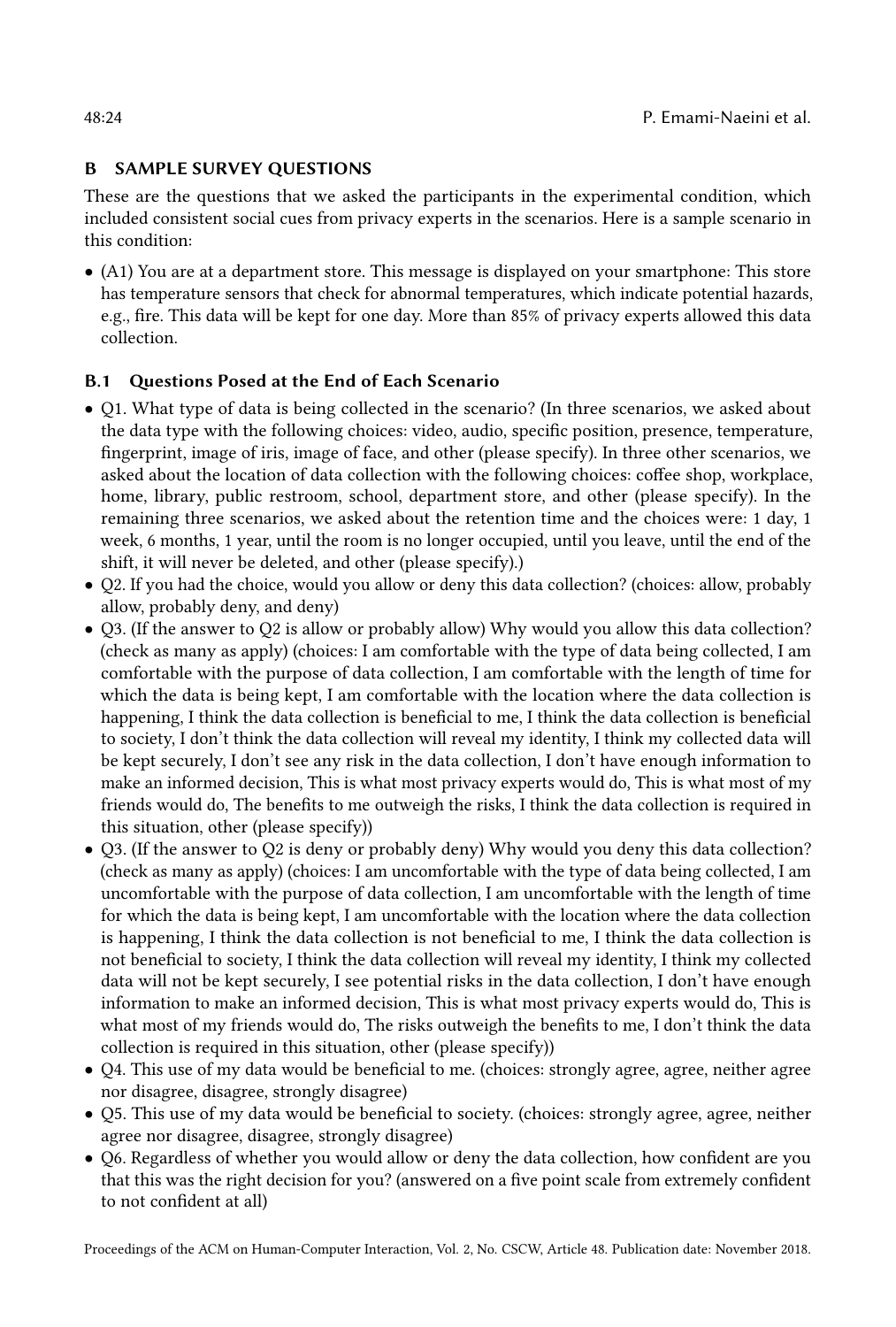The Influence of Friends and Experts on Privacy Decision Making in IoT Scenarios 48:25

# B.2 Questions Posed at the End of Nine Scenarios

- Q7. When considering the 9 scenarios above, how much were you influenced by the decisions that privacy experts made in these scenarios? (we asked about friends in the conditions in which we showed the social cues from friends) (choices: very influenced to do what the experts did, Slightly influenced to do what the experts did, Not influenced at all, Slightly influenced to do opposite of what the experts did, Very influenced to do opposite of what the experts did)
- Q8. (If the answer to Q7 is very influenced to do what the experts did or slightly influenced to do what the experts did) What are the reason(s) you were influenced to do what the privacy experts did when deciding to allow or deny the data collection? (check as many as apply) (choices: I didn't have a strong opinion about allowing or denying the data collection, I generally trust privacy experts when making this kind of decision, I think privacy experts have more technical knowledge about the data collection, I think privacy experts have more background information about the data collection, I usually agreed with the actions that were taken by the privacy experts in this survey, I generally like to find out what other people have done when making a decision, It is easier to do what other people have done than to make the decision on my own, I am not sure why I was influenced, other (please specify))
- Q8. (If the answer to Q7 is very influenced to do opposite of what the experts did or slightly influenced to do opposite of what the experts did) What are the reason(s) you were influenced to do the opposite of what the privacy experts did when deciding to allow or deny the data collection? (check as many as apply) (choices: I didn't have a strong opinion about allowing or denying the data collection, I generally don't trust privacy experts when making this kind of decision, I think I have more technical knowledge about the data collection, I think I have more background information about the data collection, I usually disagreed with the actions that were taken by the privacy experts, I generally like to do the things that are different from what other people do, I am not sure why I was influenced, Other (please specify))
- Q8. (If the answer to Q7 is not influenced at all) What are the reason(s) you were not influenced by privacy experts' actions when deciding to allow or deny the data collection? (check as many as apply) (choices: I didn't have a strong opinion about allowing or denying the data collection, I generally don't trust privacy experts when making this kind of decision, I think I have more technical knowledge about the data collection, I think I have more background information about the data collection, I generally make decisions on my own, I make these kinds of decisions on my own, I usually disagreed with the actions that were taken by the privacy experts in this survey, I would want to know more about the people whose actions are being shown to me before I would trust them, I am not sure why I wasn't influenced, Other (please specify))

(Only for the last scenario: e.g., if the last scenarios was A1)

This is the last scenario you were shown: You are at a department store. This message is displayed on your smartphone: This store has temperature sensors that check for abnormal temperatures, which indicate potential hazards, e.g., fire. This data will be kept for one day.

- Q9. (We keep the level of consensus as before and change the influencers from privacy experts to friends or from friends to privacy experts) If you were told that more than 85% of your friends who use this app allowed the data collection in this scenario, would you allow or deny this data collection? (choices: allow, probably allow, probably deny, deny)
- Q10. (We keep the influencers the same and change the consensus level to the opposite majority decision from more than 85% to fewer than 15% or from more than 65% to fewer than 35%) If you were given the same scenario but told that fewer than 15% of privacy experts allowed the data collection, would you allow or deny this data collection? (choices: allow, probably allow, probably deny, deny)